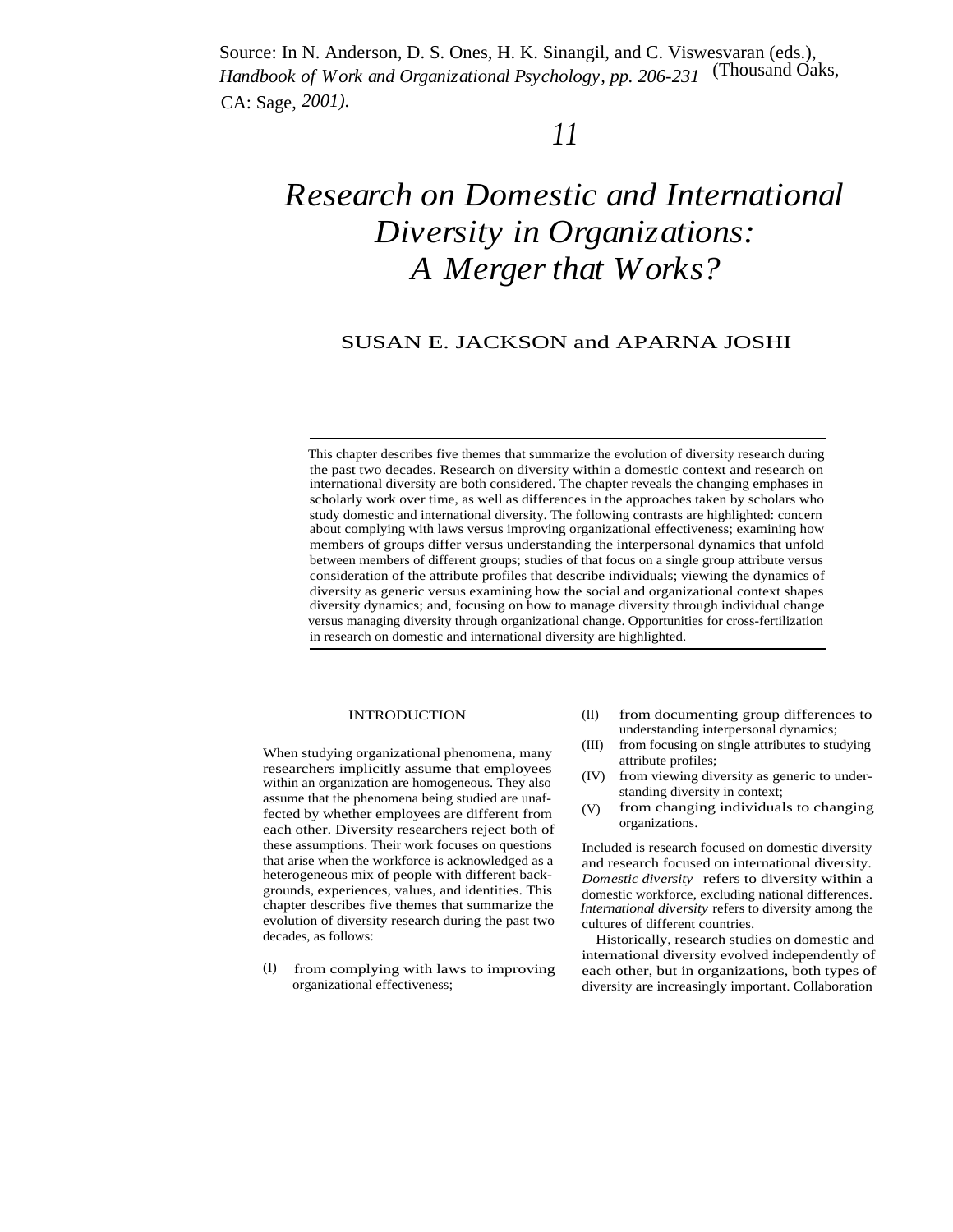## THEME I: FROM COMPLYING WITH LAWS TO IMPROVING ORGANIZATIONAL EFFECTIVENESS

In the United States, much of the early domestic diversity research grew out of concerns about employment discrimination and workplace fairness. During the past decade, however, a shift has occurred. Now, economic expansion and tight labor markets mean that finding a sufficient number of qualified employees is a major challenge for employers in both the United States and Europe (Chambers, Foulon, Handfield-Jones, Hankin & Michaels, 1998). Consequently, employers who once viewed diversity management activities as a legally driven bureaucratic cost are now seeking to create workplaces where employees from all backgrounds fully utilize their skills and feel personally comfortable.

## **Laws Stimulated Early Research on Domestic Diversity in the United States**

Passage of the *US Civil Rights Act of* 1964 made it illegal for US employers to make employment decisions based on information about a person's sex, race, color, religion, or national origin. Several other antdiscrimination laws prohibit the use of other personal characteristics (e.g., age, disability, pregnancy) when making employment decisions. In the United States, organizational research evolved when people believed that unfair discrimination in employment was common. Members of the demographic majority (e.g., men and whites) were assumed to be guilty of discriminating against members of demographic minorities, who in turn were cast into the role of victims. From this world view emerged diversity management practices aimed primarily at eliminating the discriminatory actions taken by members of the majority and, secondarily, developing the coping behaviors of members of the minority. Fear of legal penalties motivated employers to adopt such management practices.

The primary research objective during this period was helping employers develop nondiscriminatory personnel practices. This line of work defined nondiscrimination as basing personnel decisions on valid measures of a person's job qualifications. During the 1960s and well into the 1990s, organizational researchers helped employers develop legally defensible approaches to making personnel decisions; at the same time, their work informed the development of governmental guidelines for how employers and the judicial system would evaluate evidence when judging whether illegal discrimination had occurred. Indeed, US-based research on diversity became so intertwined with legal concerns that reviews of recent court decisions appeared as research articles in leading psychology research publications (e.g., see Cascio & Bernardin, 1981; Malos, 1998; Varca & Pattison, 1993; Werner & Bolino, 1997). During this early era, little attention was paid to the question of whether these practices had positive consequences for members of the majority or for overall organizational effectiveness.

## **Improving Organizational Effectiveness is the Focus of Current Domestic Diversity Research**

By the dawn of the 21st century, the US workforce had become substantially more diverse than it had been in the early 1960s, especially in terms of sex and ethnicity. Legislation aimed at creating equal employment opportunities was undoubtedly responsible for some of the changing workforce demographics, but so were changing immigration patterns, changing lifestyles, changing economic conditions, and changing business strategies. Furthermore, steady economic growth combined with slower growth in the size of the US labor force has created such a tight labor market that most employers cannot afford to reject job applicants based on irrelevant personal characteristics. Nor can they afford the high turnover costs that result when poorly managed diversity causes disgruntled employees from all backgrounds to leave the organization (e.g., see Morrison & Herlihy, 1992; Tsui, Egan & O'Reilly, 1992). Thus, irrespective of legal regulations, many US employers now view managing diversity as a business necessity (Jackson & Alvarez, 1992).

In fact, little empirical evidence is currently available to show that diversity or diversity management practices directly impact financial success (e.g., see Richard & Johnson, 1999). One exception is a study which found that firms with exemplary diversity programs (specifically, affirmative action programs) performed better as measured by stock prices, compared to firms that had paid legal damages to settle discrimination lawsuits (Wright, Ferris, Hiller & Kroll, 1995). More plentiful are studies that relate diversity to nonfinancial consequences that are believed to affect the bottom line. Two frequently studied intermediate consequences are cohesiveness and creative problem solving.

#### *Cohesiveness*

Cohesiveness refers to the degree of interpersonal attraction and liking among members of a group or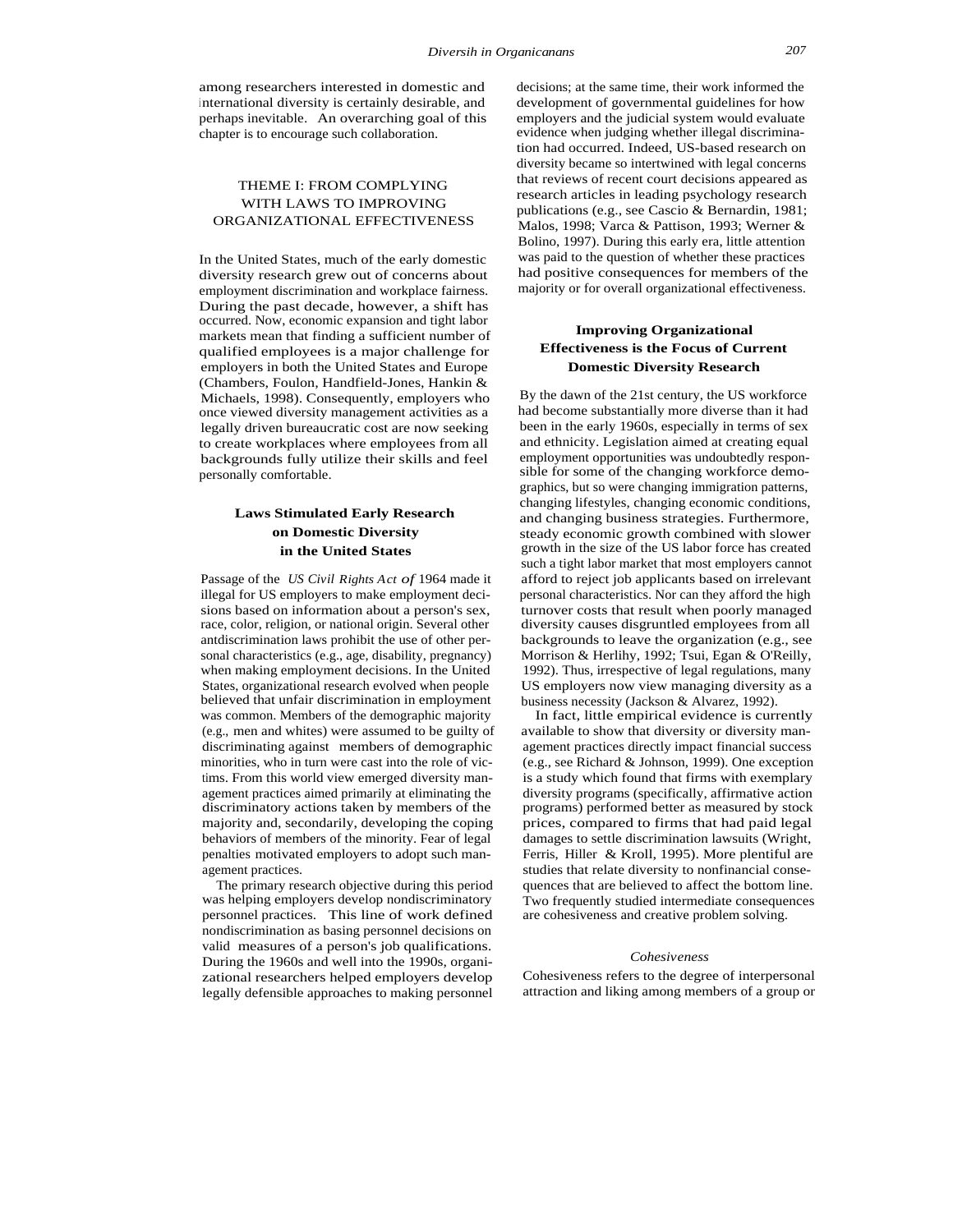organization. Under most circumstances, similarity leads to attraction. This is true for a variety of characteristics, including age, gender, race, education, prestige, social class, attitudes, and beliefs (e.g., Berscheid, 1985; Brass, 1984; Byrne, 1971; Cohen, 1977; Ibarra, 1992; Levine & Moreland, 1990; McPherson & Smith-Lovin, 1987; O'Reilly, Caldwell & Barnett, 1989; Riordan & Shore, 1997; Zander & Havelin, 1960).

Positive feelings such as attraction promote helping behavior and generosity, cooperation and a problem-solving orientation during negotiations (for a review, see Isen & Baron, 1991). Attraction may also translate into greater motivation to contribute fully and perform well as a means of gaining approval and recognition (Chattopadhyay, 1999; Festinger, Schachter & Back, 1950). Conversely, employees who believe their employer discriminates against people based on their ethnicity experience stress and low commitment (Sanchez & Brock, 1996).

#### *Turnover*

Dissimilarity often promotes conflict (Jehn, 1994; Knight et al., 1999; Pelted, Eisenhardt & Xin, 1999). Longer-term, the conflict associated with diversity may influence one's decision to maintain membership in a group or organization. This was illustrated in a study of 199 top management teams in US banks. During a four-year period, managers in more diverse teams were more likely to leave the team compared to managers in homogeneous teams. This was true regardless of the characteristics of the individual managers, and regardless of how similar a manager was to other members of the team. Simply being a member of a diverse management team increased the likelihood that a manager would leave (Jackson, Brett, Sessa, Cooper, Julin & Peyronnin, 1991). Presumably, more diverse teams experienced greater conflict and were less cohesive (cf. Wagner, Pfeffer & O'Reilly, 1984), creating feelings of dissatisfaction and perhaps increasing the perceived desirability of other job offers.

Several other studies have examined the relationship between team diversity and team turnover rates, and most results support the assertion that diversity is associated with higher turnover rates. In particular, several studies have shown that age and/or tenure diversity correlate with turnover (McCain, O'Reilly & Pfeffer, 1983; O'Reilly et al., 1989; Wagner et al., 1984). Some evidence indicates that the relationship between diversity and turnover holds in cultures as different from each other as the United States, Japan (Wiersema & Bird, 1993), and Mexico (Pelted & Xin, 1997). Not all types of diversity are associated with turnover, however, and even age and tenure diversity are not always correlated with turnover (Webber & Donahue, 1999).

The elevated turnover rates associated with diversity have usually been treated as negative. Under many circumstances, turnover can be disruptive. But turnover can also be beneficial. Over time, repeated exposure to the same people gradually results in the homogenization of attitudes, perspectives, and cognitive schemas; in the process, creative capacity diminishes. Thus, despite the disruption it can cause, turnover creates opportunities for renewal and the continual addition of fresh ideas.

#### *Creative Problem Solving*

Creative problem solving refers to activities that require formulating new solutions to a problem and/or resolving an issue for which there is no `correct' answer. When teams are assigned tasks that require creative problem solving, diversity leads to better performance (Fillet', House & Kerr, 1976; Hoffman, 1979; McGrath, 1984; Shaw, 1981). This effect has been found for diversity of many types, including personality (Hoffman & Maier, 1961), training background (Pelt, 1956), leadership abilities (Ghiselli & Lodahl, 1958), attitudes (Hoffnan, Harburg & Maier, 1962; Triandis, Hall & Ewen, <sup>1</sup> 965; Willems & Clark, 1971) gender (Wood, <sup>1</sup> 987), occupational background (Bantel & Jackson, 1989), and education (Smith, Smith, Olian, Sims, O'Brannon & Scully, 1994).

Diverse perspectives seem to be beneficial on several counts. During the environmental scanning that occurs in the earliest phase of problem solving, people with diverse perspectives can provide a more comprehensive view of the possible issues that might be placed on the group's agenda. Subsequently, discussion among members with diverse perspectives can improve the group's ability to consider alternative interpretations and generate creative solutions that integrate their diverse perspectives. As alternative courses of action and solutions are considered, diverse perspectives can increase the group's ability to foresee all possible costs, benefits, and side-effects. Finally, diversity can enhance the group's credibility with external constituencies, which should improve their ability to implement their creative solutions (e.g., see Cowan, 1986; Hambrick, Cho & Chen, 1996; Jackson, 1992; McLeod & Lobel, 1992; McLeod, Lobel & Cox, 1996; Pearce & Ravlin, 1987; Porac & Howard, 1990; Simon, 1987; Triandis, Hall & Ewen, 1965; Watson, Kumar & Michaelson, 1993).

## **Legal Considerations and Organizational Effectiveness in International Diversity Research**

The prominent role of legal considerations in early US research on domestic diversity contrasts sharply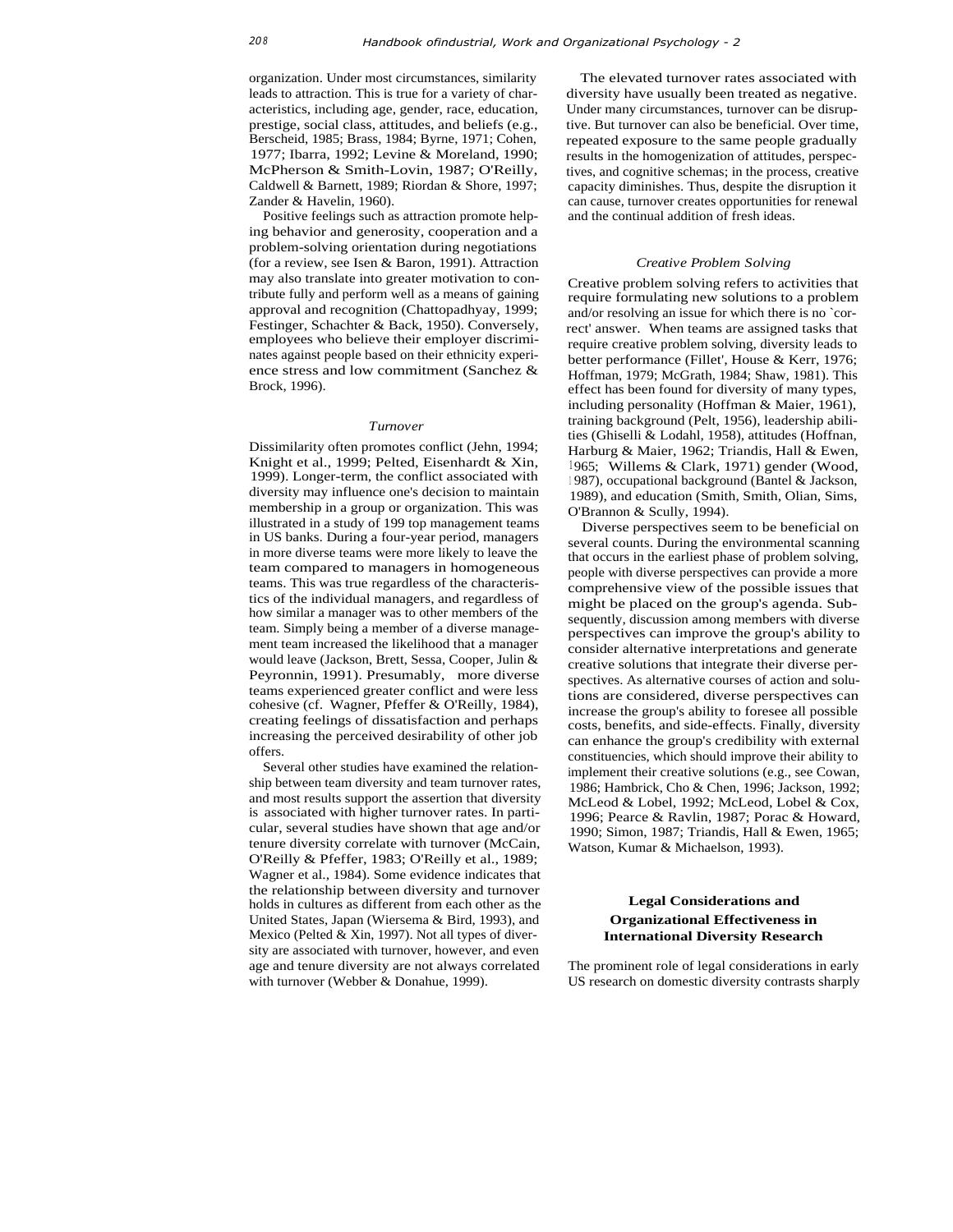with the minor role of legal considerations in research on cross-cultural differences and international multiculturalism. Instead, due to the high cost of expatriate failure, the overriding focus has been on understanding the reasons for failure in international assignments (Black & Gregersen, 1990; Mendenhall & Oddou, 1986; Shaffer, Harrison & Gilley, 1999), with the hopes of reducing such failures. In the short run, conscientious employers can reduce the stress associated with expatriate assignments if they understand the personal characteristics and organizational conditions associated with such stress. In the long run, finding ways to increase cross-cultural adjustment among expatriates and their families should reduce premature termination of the assignment and thereby improve the organization's ability to achieve its goals (Black & Gregersen, 1990; Deshpande & Viswesvaran, 1992).

Because the costs associated with managing expatriates are both very high and easy to estimate, researchers have invested little effort in empirically documenting the relationship between the practices used to manage expatriates and organizational effectiveness. Nevertheless, some relevant evidence that focuses on the relationship between human resource management practices such as expatriate selection and training and premature expatriate return is beginning to accumulate (Tung, 1981; Teagarden & Gordon, 1995).

#### **Opportunities for New Learning**

With respect to the issue of legal compliance, we found few common threads running through the research literature on managing domestic and international diversity. On the other hand, the goal of improving individual and organizational performance is a unifying theme. Historically, this has been a dominant concern in the organizational research on intercultural adjustment and adaptation. More recently, research on domestic diversity has shifted to include this goal. Researchers in these two fields will have many opportunities to learn from each other. Here we suggest just a few areas for mutual exploration.

#### *Managing Fairness in the Global Context*

In an international setting, companies face the challenge of navigating through diverse legal systems and cultural milieus. Cultural values, embodied in customs and laws, dictate what is `fair' and `right' in the workplace (Schwartz, 1999). The magnitude of variation in what is considered fair is reflected in the differences in antidiscrimination laws worldwide. Corresponding to such differences in laws may be large differences in perceptions of fairness.

Recognizing cultural differences in perceptions of fairness <sup>i</sup> mportant because these are related directly to outcomes such as employee satisfaction and turnover in the domestic context (Korsgaard, Schweiger & Sapienza, 1995). Cultural differences in perceptions of fairness among expatriates and host nationals may be manifested in expatriate managers' treatment of host national subordinates or vice versa, and have consequences for the success of the assignment.

Future organizational research could examine cultural antecedents of fairness perceptions. For instance, studies could address differences in perceptions of fairness among host country nationals and expatriates in relation to outcomes such as turnover among host nationals or premature expatriate return. Based on this research, organizational policies that account for cultural differences in perceptions of fairness and result in the fair treatment of employees in international settings can be formulated.

#### *Managing Perceptions of Competence*

Perceptions of competence also may affect success in international assignments. Research on bias and discrimination indicates that the negative outcomes experienced by minority group members often can be traced to majority members' negative beliefs about the competence of minority group members. In the case of expatriates, the minority group members of interest are the expatriates, and the majority group members are the local host-country employees. By extension, it is reasonable to expect that outcomes for expatriates could be improved by adopting management practices aimed at reducing bias and prejudice among the host-country nationals. Research on cross-cultural adjustment has identified host nationals' attitudes toward expatriates as a relevant predictor of expatriates' cross-cultural adjustment (Cox & Tung, 1997; Florkowski & Fogei, 1995; Caligiuri & Tung, 1999).

Majority group members show less bias against members of minority groups when they have information that validates the minority members' taskrelated competence. Conversely, minority group members show greater confidence in their ability to perform and succeed when they believe that taskrelated competencies were the primary consideration for selecting them to do the task (e.g., see Heilman, Lucas & Kaplow, 1990; Heilman, Rivero & Brett, 1991; Heilman, McCullough & Gilbert, 1996). Translating this to managing expatriates suggests that expatriates may be more likely to remain in and succeed at their international assignments to the extent that they believe they have the competencies required, and to the extent that host-country locals also believe the expatriate has the competencies required.

One way to establish confidence in an expatriate's competence may be by making the process of expatriate selection more transparent. Although employers usually give considerable attention to task-related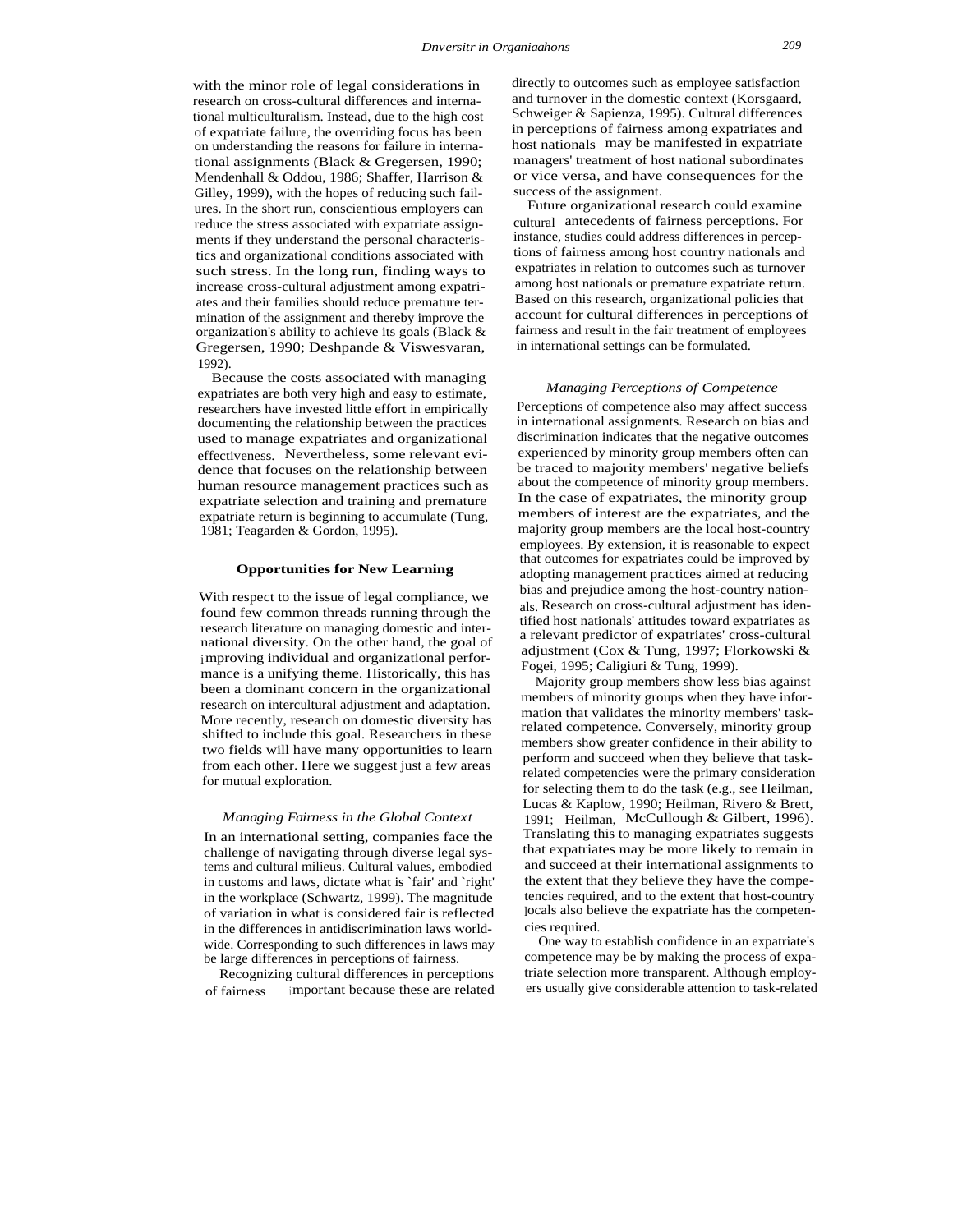competencies during the early phases of expatriate selection, expatriates and host-country employees may be completely unaware of the initial screening criteria. Consequently, host-country employees may assume that the expatriates' experience with the task in other locations is only marginally relevant to performing the task in their specific location.

Other organizational practices, such as career development programs for `fast track' employees, may further erode the confidence that host-country employees have in the expatriates' abilities. Although career development and learning transfer are worthy objectives, in the minds of host nationals they take the focus away from the expatriate's competence. The unintended consequence may be that both expatriates and their host-country colleagues assume that the expatriate is less qualified than he or she is and should be.

Future research could help organizations develop practices to address the host nationals' attitudes towards expatriates. Such practices should include communications that ensure a clear understanding of the goals of the expatriate assignment among host national counterparts *prior* to the expatriate's arrival in order to reduce misconceptions about the purpose of the assignment and demonstrate alignment between the objectives of headquarters and the subsidiary.

## THEME II: FROM DOCUMENTING GROUP DIFFERENCES TO UNDERSTANDING THE INTERPERSONAL DYNAMICS THAT CREATE GROUP DIFFERENCES

The topic of diversity is of interest in part because people believe that group memberships shape our everyday experiences in meaningful and important ways. Two types of differences that have been studied frequently are employment-related outcomes and psychological characteristics. Among the employment outcomes studied have been pay levels, educational attainment, performance, and rates of promotion. Psychological characteristics of interest include skills, abilities, values, personality, and behavioral styles (cf. McGrath, Berdahl & Arrow, 1995).

## **Documenting Domestic Group Differences in Employment-Related Outcomes**

In the United States, documentation of differences in employment-related outcomes followed naturally from the focus on legal compliance, described above. For the US courts, group differences in employment-related outcomes are

considered sufficient evidence to suggest that illegal discrimination may be operating. Conversely, if outcomes are similar for members of different demographic groups, fair and equal treatment is presumed. In this context, documenting betweengroup differences in employment outcomes is a necessary first step that establishes whether there is a phenomenon worthy of further investigation.

Research examining group-based differences in employment outcomes for US workers is vast and impossible to review thoroughly here, so we offer only a few examples to illustrate the general pattern of findings.

#### *Performance*

Measures of employee performance serve as the backbone of personnel systems. If group differences in measured performance exist, these effects can be expected to reverberate throughout the span of employees' careers.

Overall, group differences in subjective measures of performance appear to be small yet pervasive. Substantial evidence shows that the job performance of black employees is evaluated as slightly lower compared to white employees for both objective and subjective measures (Ford, Kraiger & Schechtman, 1986; Sackett & DuBois, 1991). Similar patterns have been found for other minority group members, including women and older employees.

Group differences in subjective ratings of performance are not fully explained by actual differences in performance (Arvey & Murphy, 1998). In a large study of military personnel, when peer ratings were used, women were rated lower than men, even when supervisors' ratings revealed no performance differences (Pulakos, Schmitt & Chan, 1996). Regarding age, older workers sometimes receive lower ratings from supervisors, but paradoxically, objective measures of performance indicate that older workers are more productive than their younger colleagues (Waldman & Avolio, 1986).

#### *Career Outcomes*

Whereas performance measures show relatively small group-based effects, indicators of career advancement and occupational success reveal larger differences in the outcomes experienced by various demographic of US employees. In general, women and members of most racial and ethnic minority groups advance more slowly in the organizational hierarchy and receive lower pay (Baron & Pfeffer, 1994; Morrison & Von Glinow, 1990; Powell & Butterfield, 1997; Ragins, Townsend & Maths, 1998). An exception to the general pattern of lower attainment occurs for Asian Americans. For them, the picture is more complex. On the one hand, they generally attain higher levels of education and have higher incomes compared to European Americans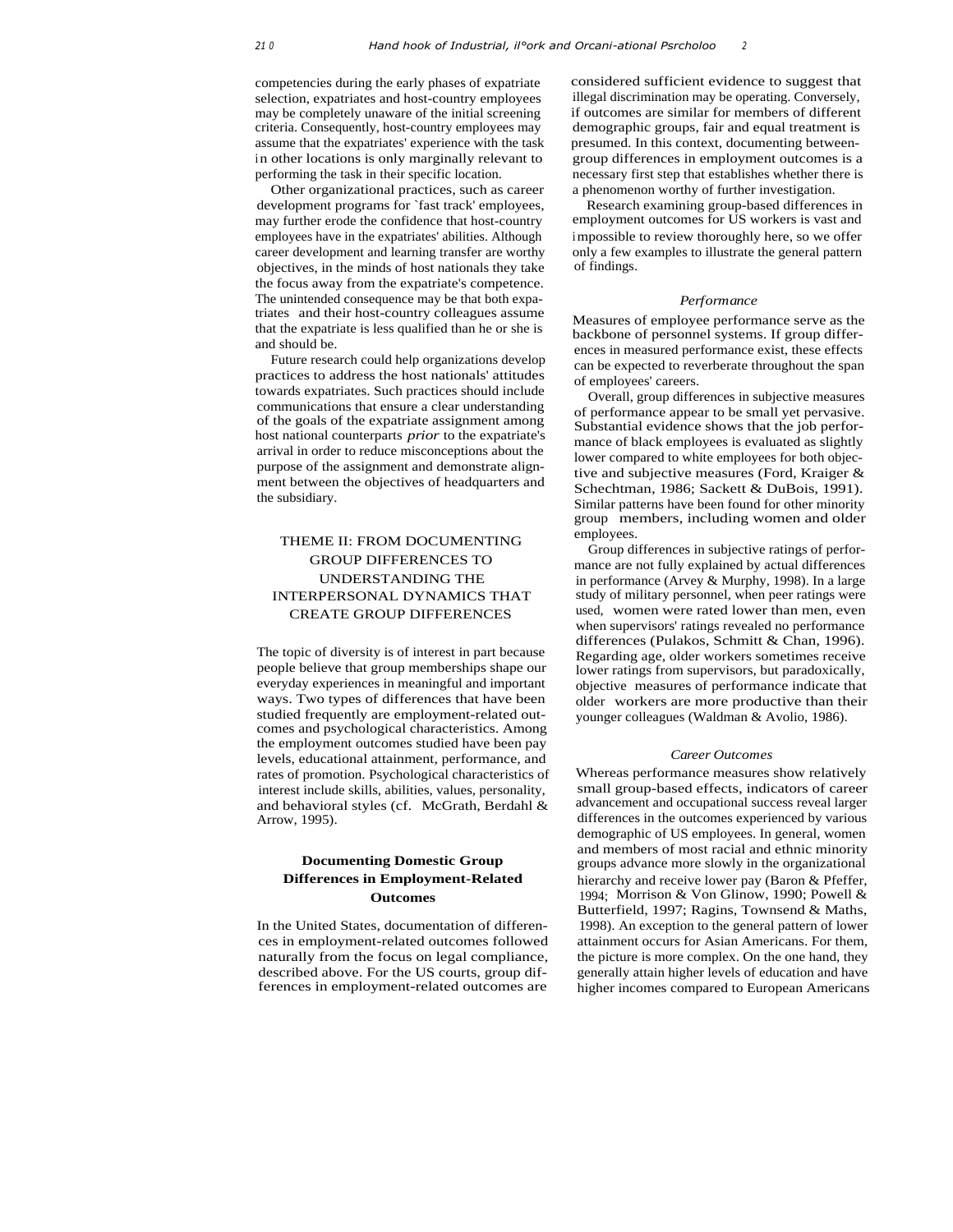and other racio-ethnic groups. On the other hand, compared to European Americans, Asian Americans receive lower returns on their educational attainments (Barringer, Takeuchi & Xenos, 1990; Duleep & Sanders, 1992; Friedman & Krackhardt, <sup>1</sup> 997; Tang, 1993), as do African American men (Kluegel, 1978; McGuire & Reskin, 1993; Smith, 1997).

For the few who make it to the top of the hierarchy, their experiences depend on who they are. For example, a study comparing men and women executives in comparable jobs within the same industry found that women had less authority, received fewer stock options, and had less international mobility (Lyness & Thompson, 1997). The routes that women take to get to the top may also differ from those of men, with successful women facing and overcoming more developmental barriers than successful men (Ibarra, 1997; Ohlott, Ruderman & McCauley, 1994).

## **Documenting Domestic Group Differences in Psychological Characteristics**

Psychological differences refer to personal characteristics such as personalities, interests, values, and abilities. Certainly, there is evidence of group-based differences in these characteristics. Differences in achievement scores for members of various cultural groups (Ackerman & Humphreys, 1991), which are reflected in the stereotypes held by the American work force (Femandez, 1988), have been a topic of much concern and debate. Gender and ethnic differences in verbal and nonverbal communication and interpersonal styles are also well documented (Cox, Lobel & McLeod, 1991; Glass, 1992; Tannen, 1990, 1995), as are gender differences in leadership style (Eagly & Johnson, 1990) and influenceability (Eagly, 1983; Eagly & Carli, 1981; Carli, 1989), and age and cohort differences in work attitudes and values (Elder, 1974; Rhodes, 1983; Thernstrom, 1973; Work Attitudes, 1986).

Such group differences may help explain some differences in work-related outcomes. To illustrate, a recent review of research on sex differences in self-esteem showed that men have somewhat higher self-esteem than women, and that this effect is particularly strong in late adolescence (Kling, Hyde, Showers & Buswell, 1999). Similarly, males tend to evaluate themselves more positively than females (Deaux, 1976). Perhaps for this reason they also have higher expectations for the levels of pay they deserve (Jackson, Gardner & Sullivan, 1992). Gender-based differences in pay expectations, in turn, may translate into actual differences in income attainment.

Group-based differences do in fact exist, but the mere existence of such differences is not sufficient reason to conclude that actual differences in psychological characteristics are the sole explanation for differences in work outcomes. For example, Eagly, Makhijani and Klonsky (1992) found that women leaders are evaluated more negatively than their male counterparts even when they have equivalent qualifications. And, whereas data from several million US students indicates that cognitive ability differences between males and females are negligible (Hyde, Fennema & Lamon, 1990; Hyde & Linn, 1988), males are generally perceived as more intelligent than females (Wallston & O'Leary, 1981). Similarly, the evidence indicates that the deteriorating effects of age have little impact on intellectual capacity until the seventh decade of one's life (Labouvie-Vief, 1989), yet managers appear to denigrate employees who are older than the norm for a particular job or position (Lawrence, 1988; see also Tsui, Xin & Egan, 1996) even if they are considerably younger than 70 years of age.

## **Toward Understanding the Causes of Differential Outcomes**

Managers and researchers alike recognize that differences in the outcomes experienced by members of different groups can be created in different ways. Differences in outcomes may be due partly to differences in job qualifications and personal choices about work. But a full understanding of observed group-based differences in work outcomes requires understanding the interpersonal processes through which differential outcomes are created.

Jackson, May and Whitney (1995) developed a model that suggests more specifically how interpersonal processes may help explain the long-term consequences of diversity. As shown in Figure 11.1, Jackson et al.'s framework organizes constructs into four general categories that are linked as follows: aspects of diversity -a mediating states and processes -9 short-term behavioral manifestations -\* longer-term consequences. They applied their model at three levels of analysis: individual, interpersonal, and team.

In Figure 11.1, short-term behavioral manifestations of diversity refer to observable phenomena, such as communications and the exercising of influence. Such behaviors are the most immediate determinants of longer-term consequences. Communications among team members are viewed as particularly important. Through their communications, employees manage information, tangible resources (e.g., equipment, tools, money), and human resources (e.g., skills, effort). To do so, they must exercise influence over each other. Influence communications, engaged in for the purpose of changing the attitudes, values, beliefs, and behaviors of others, are particularly potent, which is why they are highlighted in Jackson et al.'s model.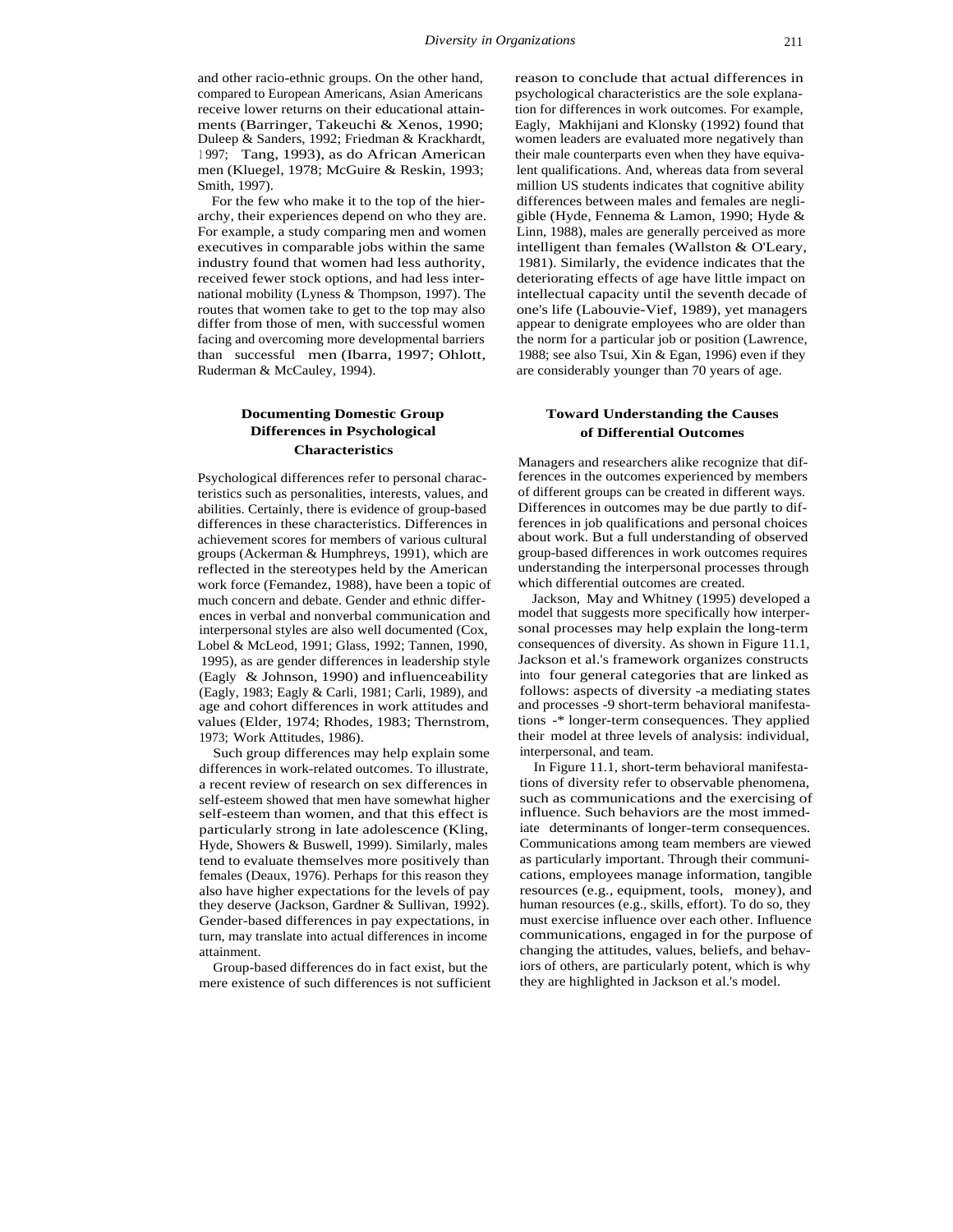

Figure 11.1 *A general framework for understanding the dynamics of diversity. (© Susan E. Jackson. Used with permission.)*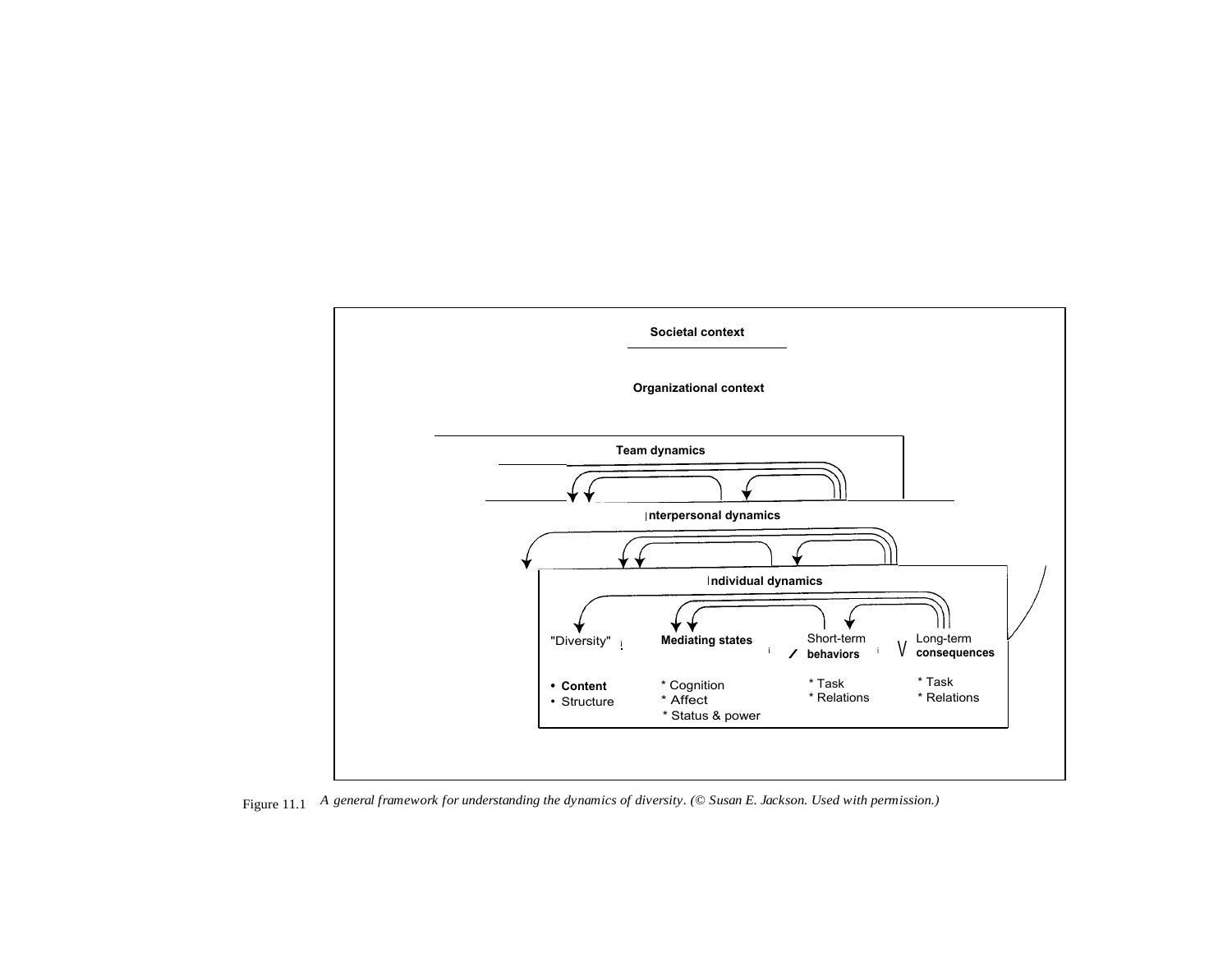Observable behaviors are shaped by mediating states and processes, which describe the way people feel and think about themselves and each other. Included are feelings (e.g., attraction, discomfort, and admiration) as well as cognitive structures (e.g., mental models and stereotypes). Also included are social structures that reflect relationships between and among employees (e.g., status and power hierarchies).

The value of models such as the one shown in Figure 11.1 is that they suggest how the wide array of research findings related to diversity might be understood by focusing on a few fundamental phenomena. Here we attempt to illustrate this point by focusing on just three such phenomena: attraction, communication, and status.

#### *Attraction*

Regardless of the basis for identifying people as similar (members of an in-group) or dissimilar (members of an out-group), similarity and the attraction it creates shape how people behave toward each other. Loyalty and favoritism characterize interactions with similar, in-group members, while distrust and rivalry characterize interactions with dissimilar out-group members. The tendency to be attracted to and biased in favor of similar others is so pervasive that it operates even when people judge their similarity based on meaningless information (such as randomly determined group membership). Minimal and arbitrary categorizations lead people to rate members of their own group as more honest and cooperative. Not surprisingly, categorization as an in-group member also results in gaining more resources from other members of the group and in greater cooperation (Brewer; 1979; Kramer & Brewer, 1984; Tajfel, 1978).

A bias that favors similar others also appears to affect evaluations within organizations. Managers tend to rate subordinates who are the same gender more favorably and also report liking them more (Larwood & Blackmore, 1978; Tsui & O'Reilly, 1989). Similarity in age and job tenure also correlate with greater liking (Judge & Ferris, 1993).

#### *Communication*

Through communication behaviors, feelings can be translated into group-related differences in work outcomes. In general, communication networks are characterized by demographic homogeneity (Brass, 1984; Hoffman, 1985; Lincoln & Miller, 1979). For example, work-related communications between men and women are less frequent in units that are more diverse with respect to sex (South, Bonjean, Markham & Corder, 1982). Formal and informal meetings among peers and with immediate subordinates are lower in racially diverse groups (Hoffman, 1985). And age and tenure similarities between coworkers predicted levels of communication among project teams of engineers (Zenger & Lawrence, 1989).

Two categories of communication prevalent in organizations are task-related communication and relations-oriented communication) Through taskrelated communication, members of an organization seek, offer, and negotiate for work-related information and resources (Jackson et al., 1995). Each person's access to information and resources, in turn, has important consequences for their performance as well as their ability to take advantage of personal and career-enhancing opportunities within the organization. Through relations-oriented communications, employees seek, offer, and receive social information and support. These in turn can facilitate (or hinder) a person's ability to form meaningful friendships and cope effectively with the challenges of organizational life coping.

Communication networks can be valuable resources for advancing a career. Employees who have contact with people in positions of power can gain power themselves and are more likely to be promoted (Brass, 1984). Communication networks that bridge a person to other firms and professional associations contribute to income attainment above and beyond the effects of other indicators of human capital (Boxman, De Graaf & Flap, 1991). People at the center of communication networks control more information and resources than do others, and also enjoy more career-related opportunities and benefits than others who are less centrally located (e.g., see Ibarra & Andrews, 1993; Rice, 1993).

Although research on networks is still in its infancy, it seems probable that differences in communication patterns and networks account for some of the differences in work-related outcomes experienced by members of different groups (see Ibarra & Smith-Lovin, 1997). Communication networks make it possible for employees to translate their human capital into positive work outcomes. When seeking new jobs or promotions, a wide range of network contacts can facilitate the process of locating desirable job openings. Communication networks also shape the amount and type of feedback and advice employees receive regarding their daily performance and career opportunities (cf. Friedman, 1996; Friedman & Krackhardt, 1997). The importance of communication networks partly explains why many employers have organized and supported employee networking or caucus groups targeted to specific employee populations, such as females, Hispanic Americans, and gays and lesbians (e.g., see Friedman, 1996; Friedman, Kane & Cornfield, 1998; Sessa, 1992).

#### *Status*

Even in the flattest organizations, some employees enjoy more status than others. Status, in turn, gives people power to wield influence and thereby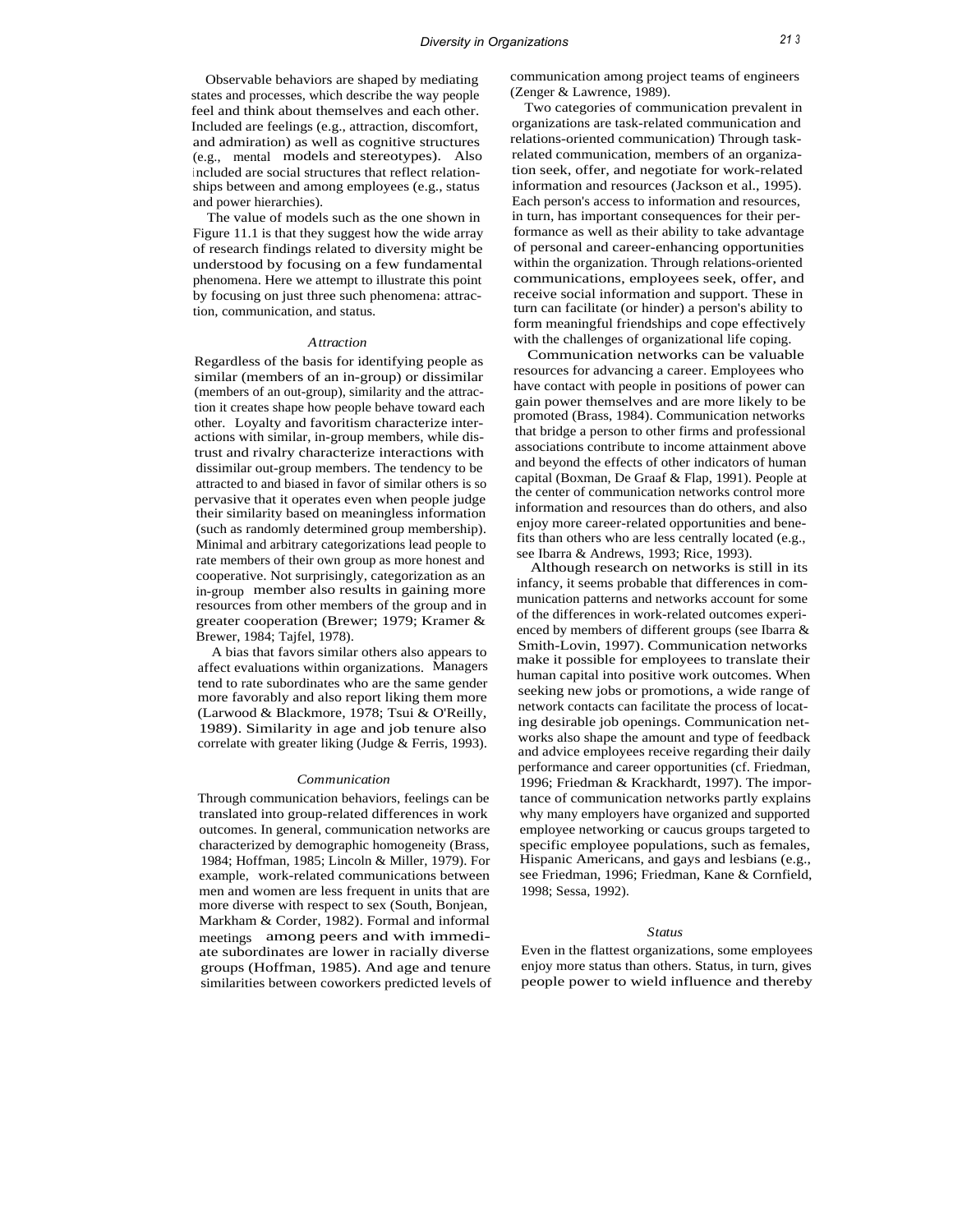determine resource allocation decisions. In the United States, decades of national opinion polls and psychological research on prejudice and discrimination show that the status attributed to individuals corresponds to their sex, age, and ethnicity (Jaffe, 1987; Johnston & Packer, 1987; Katz & Taylor, 1988; Kraly & Hirschman, 1990; *Chronicle of Higher Education,* 1992). Unfortunately, the workplace is not immune to these status attributions.

Status characteristics theory (SCT) specifies the processes through which evaluations of, and beliefs about the characteristics of team members become the basis of observable inequalities in face-to-face social interactions (Berger, Rosenholtz & Zelditch, 1980). Status characteristics can be specifically relevant to the task at hand (e.g., mathematical ability in a mathematical problem-solving group), or people may judge each other based on characteristics that have little to do with actual competence. According to SCT, differences in status characteristics create status hierarchies within groups. Sessa and Jackson (1995) referred to this as vertical differentiation. They argued that vertical differentiation helps explain why observed decision-making processes seldom fit an idealized, rational model. Due to status differences, available resources may not be identified and used during group decision making (Bottger & Yetton, 1988; Stasser & Titus, 1985).

The dysfunctional effects of status characteristics are likely to be greatest when low-status individuals have resources or expertise that the workgroup needs to perform their task, and high-status people do not. Compared to those with lower status, higher-status persons display more assertive nonverbal behaviors during communication: speak more often, criticize more, state more commands, and interrupt others more often; have more opportunity to exert influence, attempt to exert influence more, and actually are more influential (Levine & Moreland, 1990). Consequently, lower-status members participate less. Because the expertise of lower-status members is not fully used (Silver, Cohen & Crutchfreld, 1994), status differences inhibit creativity and contribute to process losses (Steiner, 1972).

Status characteristics also create dissatisfaction and discomfort. Initially, group members behave more positively toward higher-status members (Ridgeway, 1982). Low-status team members often elicit negative responses from others and because of their low status they must absorb the negative reactions rather than respond and defend their positions (Ridgeway & Johnson, 1990).

In this section, we have provided a sampling of the research on three phenomena - attraction, communication, and status - that help explain some group-based differences in work outcomes for domestic US workers. Next we consider international differences and their consequences for interpersonal dynamics in organizations.

#### **Documenting international Differences** in Values

` Culture' has been defined as the `human made part of the environment (that) includes both objective elements - tools, roads, appliances and subjective elements - categories, associations, beliefs, attitudes, norms, roles and values' (Triandis, 1993: 111). Differences in values have received the most attention. Hofstede (1980, 1982, 1991) developed the most extensively cited typology for describing value differences. Based on a survey of employees of a single organization across 60 countries in different time periods, Hofstede ranked countries according to their placement on the cultural dimensions of power distance, uncertainty avoidance, individualism, and masculinity. Subsequently, Hofstede's typology was extended to include a fifth dimension. Labeled Confucian dynamism, this dimension captures differences in the value attached to thrift, persistence, and a long-term time perspective (Hofstede & Bond, 1988). Research on international diversity has relied heavily on these rankings, which have since been validated in other organizational settings (Triandis, 1993).

More recently, using data from more than 40 countries, Schwartz (1999) identified seven cultural types by considering three value dimensions: conservatism versus autonomy, hierarchy versus egalitarianism, and harmony versus mastery over the environment. These dimensions relate to individuals' relationships to the group/community as well as individuals' relationships to the social context (Schwartz, 1999). A third conceptualization of cultural differences was proposed by Fiske (1992), who proposed four `modes' of social relationships: communal sharing, authority ranking, equality matching, and market pricing. These fcur modes of social relationships influence individuals' values and are manifested in individuals' behaviors.

Research on international differences has shown that values predict behavioral outcomes such as communication, decision making, and leadership (Triandis, 1993). As in the domestic setting, however, the documentation of such international differences is of limited benefit to organizations. A deeper understanding of the interpersonal dynamics and behavioral outcomes affected by these differences is needed in order to develop organizational interventions that improve the outcomes of individual employees and those of the organization as a whole.

## **Toward Understanding the Consequences of International Differences in Values**

In organizations that aim at expanding business globally, multinational teams are a necessity and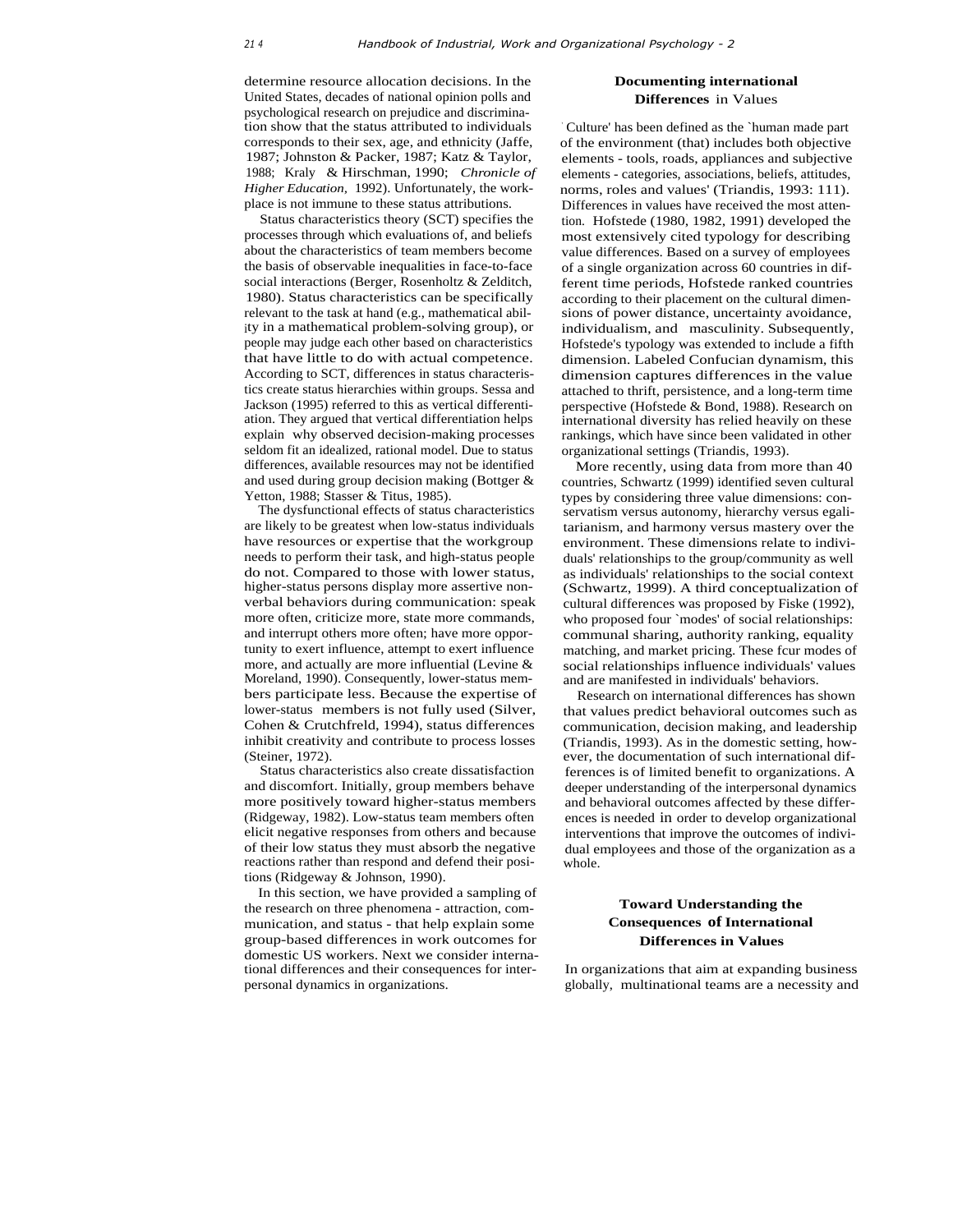their effective functioning is a primary concern (Snow, Davison, Snell & Hambrick, 1996). Thus, an understanding of how international diversity affects communication, decision making, and leadership dynamics in such teams should prove useful to global organizations.

#### *Communication*

In multicultural workgroups, knowledge transfer and information exchange are often key objectives, but cultural differences in communication behaviors can impede knowledge transfer. Cultural differences can arise in any of the five phases of communication: encoding, sending, receiving, decoding, and feedback (Gibson, 1999a; Triandis, 1989). For example, during encoding, cultural values (e.g., individualism or masculinity) may influence choices about the best source for a message, the message content, and the style of presentation. In cultures that emphasize collectivism rather than individualism, messages are more likely to refer to external sources of information, display empathy and emotions towards others in the group, and emphasize the collective entity rather than the individual (Hofstede, 1980; Gibson, 1999a). When received by colleagues whose values emphasize individualism, such messages may be less persuasive or have unintended consequences that create misunderstanding or inefficient knowledge transfer.

#### *Team Decision-Making Processes*

For teams involved in problem solving and decision making, international diversity creates challenges that are both similar to and distinct from those created by domestic diversity. Ilgen and his colleagues proposed that a team's cultural composition influences three aspects of decision making: the definition of the problem, the sharing of information, and conflict or consensus (Ilgen, LePine & Hollenbeck, 1999). Others have suggested that in-group-outgroup identification based on nationality or culture may be related to conflict and formation of cliques, and ineffective information sharing (Armstrong & Cole, 1996). Earley and Mossakowski (2000) found that international diversity can be detrimental to team functioning early in the life of a team. However, given enough time, very diverse multinational teams in which there is no opportunity for nationalitybased cliques to form can overcome these problems and outperform more homogeneous teams in the long run.

#### *Leadership*

Ultimately, the challenge of dealing with cultural differences in communication and decision making rests with leaders who manage and provide direction to groups characterized by international diversity. The GLOBE Project, a recent large-scale study of leadership, suggests that some attributes of effective leaders are culturally unique, while others are universal (Hartog, House, Hanges, Dorfman & Ruiz-Quintanilla, 2000). Research also indicates that the cultural orientations of followers can influence what effect a leadership style has on performance and motivation (Jung & Avolio, 1999). Thus, in culturally diverse groups, effective leadership is particularly challenging.

Studies such as those described above point to the salience of cultural differences as determinants of interpersonal dynamics within workgroups. Clearly, additional research could prove beneficial for improving our understanding of these processes and for suggesting organizational practices to enhance the effectiveness of culturally diverse workgroups.

## THEME III<sup>.</sup> FROM FOCUSING ON A SINGLE ATTRIBUTE TO STUDYING ATTRIBUTE PROFILES

As already noted, early diversity research often focused on documenting differences between demographically defined groups. These early studies usually focused on only one attribute (e.g., men compared to women *or* African Americans compared to European Americans). Then came studies that examined subgroups created by considering two attributes at a time (e.g., African-American men compared to European-American men). Similarly, early cross-cultural studies generally focused on a single attribute-nationality. Recent work recognizes that identities are more complex. To fully describe a person requires assessing an entire profile of attributes.

#### **The Content of Diversity**

In everyday language, the term diversity is widely used within the United States, and increasingly within Europe, to refer to the gender, ethnic, and age composition of an organization's workforce. More recently, the meaning of diversity has broadened to include many other attributes. Because the term diversity can refer to so many different aspects of workforce composition, it is useful to organize the types of diversity found in organizations into the simple two-dimensional taxonomy shown in Table 11.1. In this taxonomy, the attributes that create diversity are categorized as *readily detected* or *underlying,* and as either *task-related* or *relationship*oriented (Jackson et al., 1995).' Together, readily detected and underlying attributes contribute to the *total* diversity present in a team. To fully understand how diversity affects the functioning of organizations, the interpersonal dynamics associated with task-related diversity *and* relationship-oriented diversity must be considered.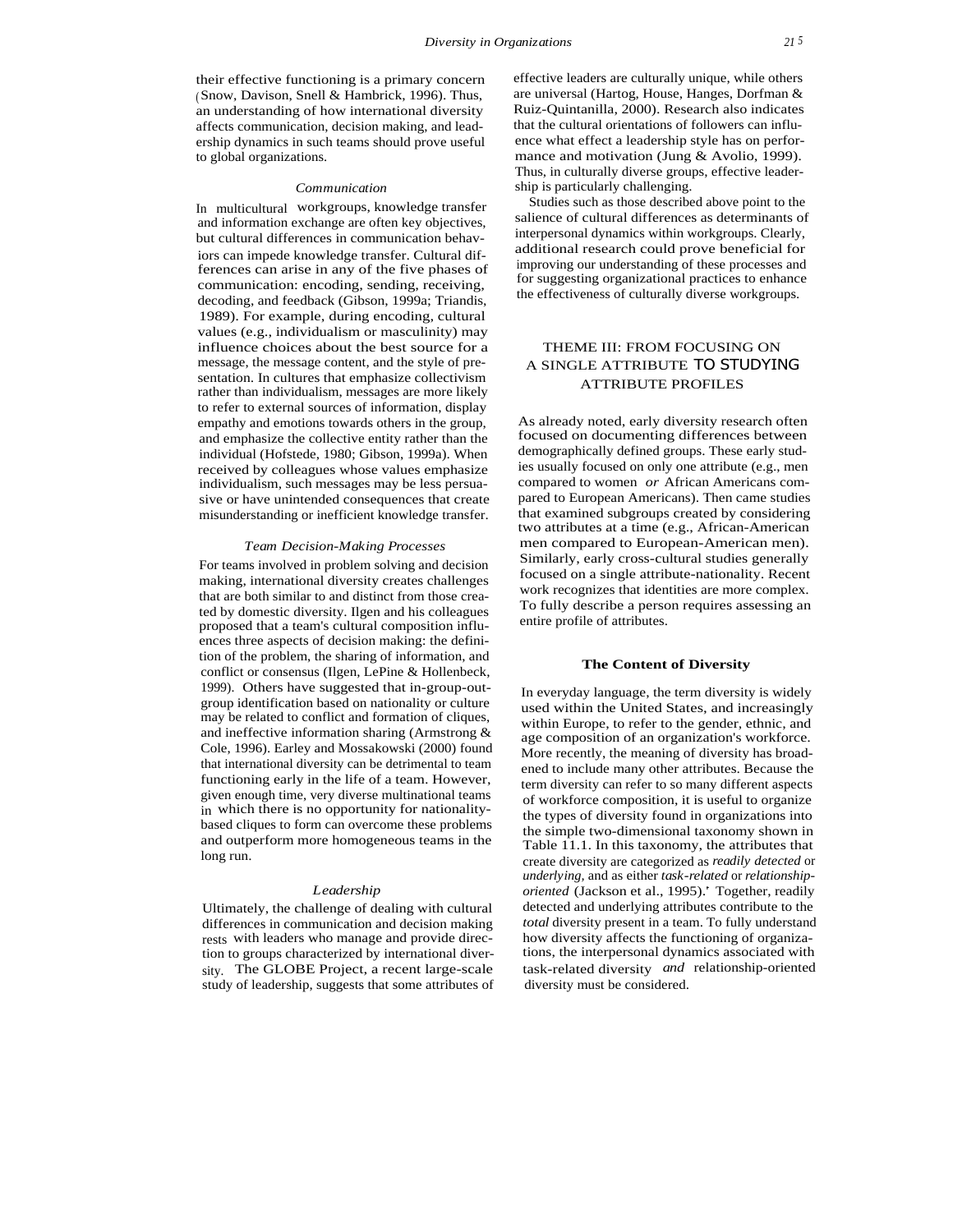|                             | Attributes that are more likely to be<br>task-related | Attributes that are more likely<br>to be relationship-oriented |
|-----------------------------|-------------------------------------------------------|----------------------------------------------------------------|
| Readily detected attributes | Department/unit membership                            | <b>Sex</b>                                                     |
|                             | Organizational tenure                                 | Socioeconomic status                                           |
|                             | Formal credentials and titles                         | Age                                                            |
|                             | Education level                                       | Race                                                           |
|                             | Memberships in                                        | Ethnicity                                                      |
|                             | professional associations                             | Religion                                                       |
|                             |                                                       | Political memberships                                          |
|                             |                                                       | Nationality                                                    |
|                             |                                                       | Sexual orientation                                             |
| Underlying attributes       | Knowledge and expertise                               | Gender                                                         |
|                             | Cognitive skills and abilities                        | Class identity                                                 |
|                             | Physical skills and abilities                         | <b>Attitudes</b>                                               |
|                             |                                                       | Values                                                         |
|                             |                                                       | Personality                                                    |
|                             |                                                       | Sexual identity                                                |
|                             |                                                       | Racial identity                                                |
|                             |                                                       | Ethnic identity                                                |
|                             |                                                       | Other social identities                                        |

Table 11.1 *A taxonomy for describing the content of diversity*

The examples shown are illustrative, not exhaustive. Adapted from Jackson et al. (1995), with permission.

*Readily detected attributes* can be determined quickly and consensually with only brief exposure to or a little knowledge about the person. Attributes that can be readily detected include organizational and team tenure, department or unit membership, formal credentials and education level, sex, race, ethnicity, and age. *Underlying attributes* are less obvious, more difficult to verify, and subject to more interpretation and construal. Furthermore, some attributes may be particularly relevant to work tasks, while others are important primarily because they affect the social relationships within an organization. Some attributes are more often task relevant than others. However, all attributes are *potentially* relevant to a specific task situation. Whether or not a particular attribute is *actually* relevant to the task at hand depends completely on the task.

Researchers have often assumed that readily detected attributes are associated with task-related underlying attributes (Hambrick & Mason, 1984; Lawrence, 1997). For example, an automotive design team that is occupationally diverse (e.g., it includes a purchasing manager, a market researcher, an R&D engineer and a foreman from the manufacturing plant) would be expected to make better design decisions than a more homogeneous team *because* of the diversity of task-relevant knowledge, skills, and abilities they presumably would bring to the task. Regarding relationship-oriented attributes, a common assumption is that readily-detected indicators of race (e.g., skin, hair, and facial features) are highly correlated with racial identities. Similarly, physical indicators of a person's sex are assumed to be highly correlated with gender identity. A more nuanced understanding recognizes that identities

are socially constructed and malleable (e.g., Frable, 1997; Nkomo, 1992, 1995; Helms, 1990; Hogg & Terry, 2000). Although some readily detected attributes are empirically correlated with some underlying attributes, the correlations are far less than one.

Managers often assume that task-related attributes are powerful determinants of behavior and outcomes in organizations and that relationshiporiented attributes play only a minor role. As described above, however, relationship-oriented attributes shape behavior even when they are not associated with task-related attributes. Relationshiporiented attributes trigger stereotypes that influence the way people think and feel about themselves and others, what information is attended to, who talks to whom, and who has the most influence in decisionmaking processes.

Whereas managers may tend to overestimate the importance of task-related attributes, organizational researchers may tend to overestimate the importance of underlying attributes. Many researchers have used readily detected attributes to assess diversity, but they do so with apologies, noting that convenience and economic considerations are the primary reasons for assessing these attributes rather than the underlying attributes with which they are presumably correlated (Hambrick & Mason, 1984). Consistent with the reasoning that underlying attributes are the more important determinants of behavior, Lawrence (1997) chastized organizational researchers for studying readily detected attributes and failing to assess underlying attributes. While this criticism is valid, it would be a mistake to assume that readily detected attributes are useful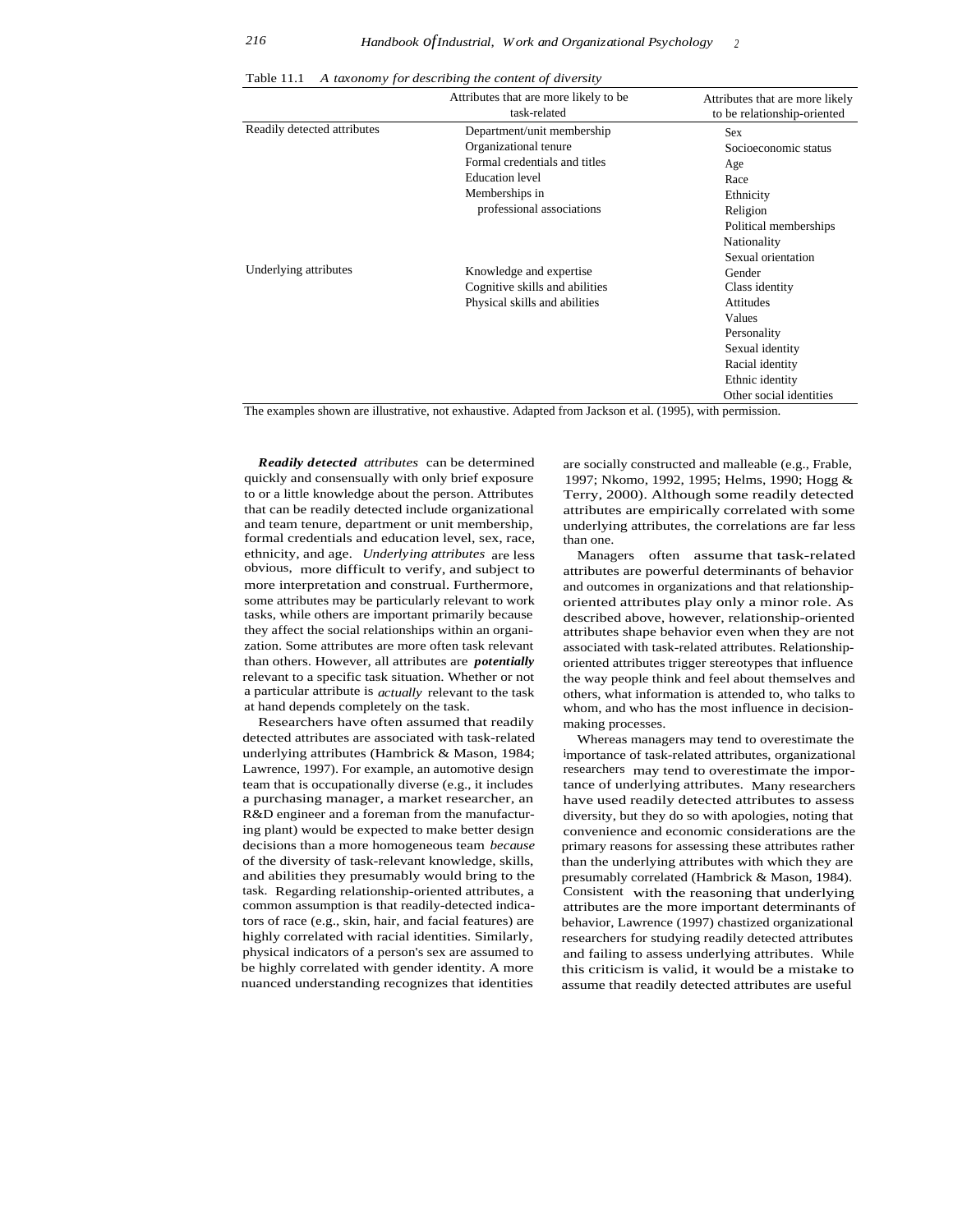merely as convenient, imperfect indicators of underlying attributes. Rather, to fully understand diversity and its consequences, it may be necessary to assess and study all categories of attributes shown in Table 11.1 .

#### **Attribute Profiles**

The need to assess more than one or two attributes in any particular study is widely recognized, and many studies of domestic diversity measure at least several readily detected attributes. However, when analyzing their data, researchers usually consider each attribute independently. For example, in a study of mentoring relationships, Ragins and Scandura (1997) measured several attributes, but they focused on the effects of gender alone; the other measured attributes were used as control variables.

Researchers seldom consider the consequences of different combinations of attributes. The one major exception to this generalization is research that considers the combined effects of race or ethnicity and sex. When race and sex are studied in combination, one of two approaches is typically used. One approach involves grouping the study participants into discrete categories (e.g., black men, white men, black women, and white women) and then studying each category separately. A second approach uses statistical procedures to test for significant race x sex interactions. A study that examined affirmative action attitudes illustrates the potential value of assessing several attribute dimensions and examining interactions among them (Thomas, Williams, Perkins & Barosso, 1997). In addition to self-reported race and gender, Thomas et al., measured ethnic identity. Their results revealed that ethnic identity moderated the relationship between race and affirmative action attitudes. Their results seemed to indicate that gender played no role in predicting affirmative action attitudes. A profile approach was also used by Friedman and Krackhardt (1997) in a study of career mobility among Asian Americans. Their results showed that profiles of ethnicity and education attributes (measured as interaction terms) predicted employees' locations within communication networks and their supervisors' ratings of career mobility. In another recent study, Jehn, Northcraft and Neale *(1999)* found that task-related diversity interacted with relations-oriented diversity to affect team performance and efficiency.

Surprisingly, however, in all of the studies just cited, the authors limited their analyses to two-way interactions rather than considering all possible profiles of attributes. There are two plausible explanations for the dearth of research using attribute profiles. An abundance of technical problems associated with data analysis and interpretation is one reason. A lack of adequate theory to guide the research is another reason. Many of the technical problems that would arise if researchers used attribute profiles are due to problems of measurement and statistical power. These practical considerations are not trivial. However, given sufficiently interesting questions, resourceful researchers would undoubtedly find satisfactory ways to address such problems. We believe that lack of adequate theorizing has been the more significant barrier to more sophisticated profile analysis.

This state of affairs may change soon, due in part to a recent theoretical paper describing the potential importance of demographic 'faultlines.' Lau and Mumighan (1998) argue that the array of attributes across members of a group determine the strength of faultlines within the group. Strong faultlines occur when attributes are aligned in a way that creates natural coalitions. As an extreme example, a group would have a strong faultline if it were composed of two 50-year-old European-American salesmen and two 30-year-old Asian-American female marketeers. Faultlines would be much weaker if the attributes in the group were cross-cutting (see Brewer, 1995) so that task-related and relationshiporiented attributes were not aligned. Lau and Mumighan (1998) argue that faultlines affect groups in a variety of ways. For example, they may increase the probability that stable cliques or subgroups will form and become polarized. The presence of polarized subgroups, in turn, may shorten the sensemaking processes that groups engage in.

Attribute profiles have also been suggested as important determinants of employee stress. Sociologists have argued that stress is created by status inconsistencies across one's array of personal attributes (Bacharach & Bamberger, 1992). For example, Jackson (1962) found that stress symptoms were higher among people who were members of high-status (majority) racial groups but had low educational and occupational status. Due to the stress they create, status inconsistencies within one's attribute profile may also predict dissatisfaction, organizational withdrawal, and performance (Bacharach & Bamberger, 1992; Holmes & Butler, 1987).

Finally, recent research on the emergence of leaders points to the value of considering attribute profiles. Numerous studies of leadership behavior suggest that in mixed gender groups, men tend to emerge as leaders more often than women. Critics of this line of research note that the tasks used in leadership research often are relatively masculine. Thus, the typical research design inadvertently favored the males because, in effect, males were more likely to have the *task-related* knowledge and expertise needed to assume a leadership role. In an experiment designed to test this reasoning, Karakowsky and Siegel (1999) found support for the conclusion that leadership behaviors are best predicted by taking into account a person's profile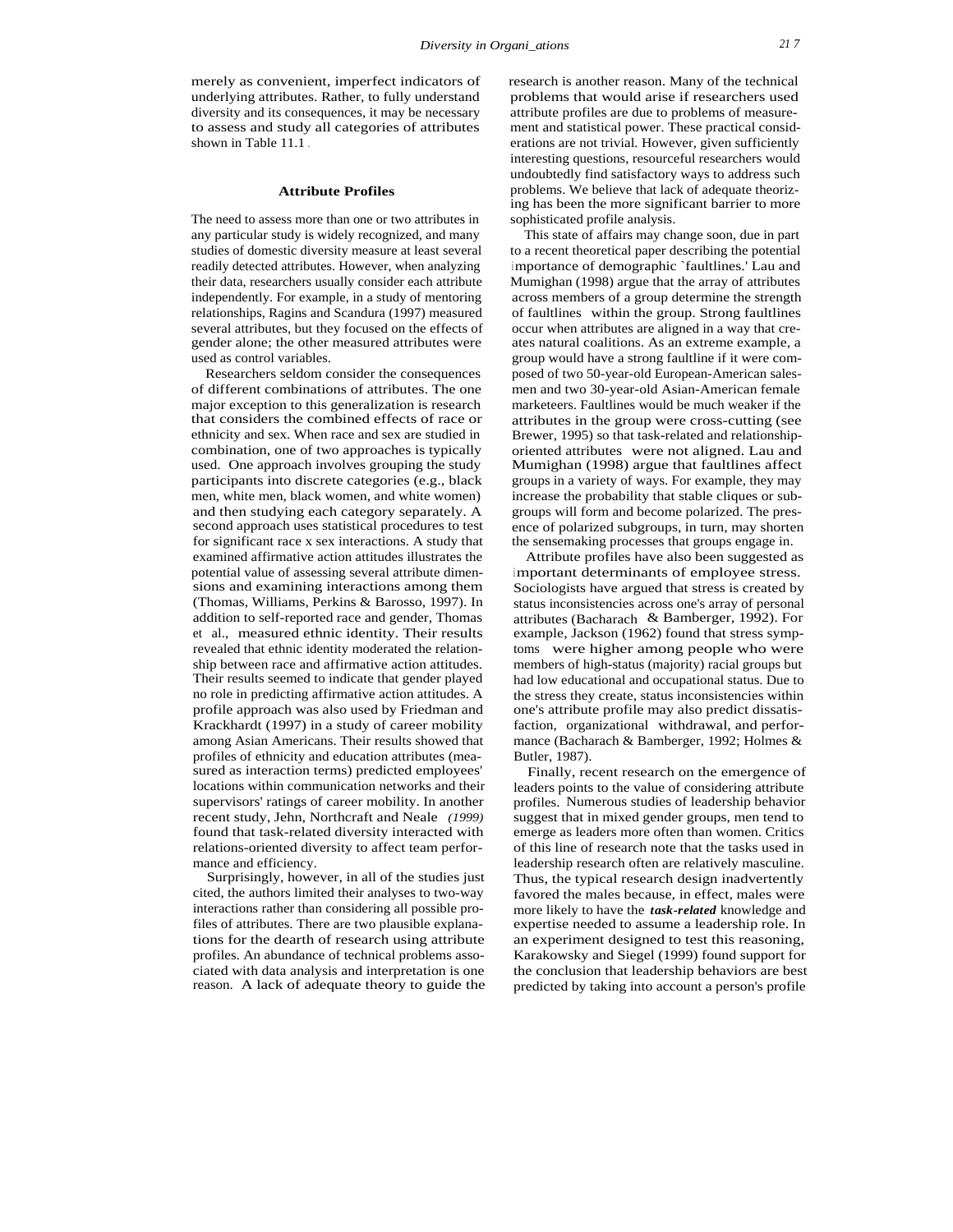of relationship-oriented (sex and gender) and task-related (knowledge) attributes.

## **From Single Attributes to Attribute Profiles in the International Context**

Earlier in the chapter we summarized research on cross-national differences in employee values and behavior. Here we attempt to extend the theme of understanding attribute profiles to international diversity research. Because the existing research on international diversity seldom fits with this theme, we focus on outlining directions for future research.

#### *The Content ofInternational Diversity*

As in the case of domestic diversity, international diversity may be viewed as encompassing both readily detected and underlying attributes. Nationality is readily detected, while cultural values represent underlying attributes. Researchers have often assumed that nationality is strongly correlated with cultural values (Gibson, 1999b; Jung & Avolio, 1999; Kirkman & Shapiro, 1997). This assumption is easily justified, given the results of past research by scholars such as Hofstede, Schwartz, and Fiske, which was summarized above. However, when nationality is treated as the attribute of interest, the complexity of national differences is often ignored. For example, consider a study designed to examine the role of individualism within groups. Because individualism is known to be lower in Asian countries and higher in the United States, the researchers compared Caucasian and Asian students. They interpreted their findings as supporting the important role of individualism. But the Caucasian and Asian students almost certainly differed on other values, other behavioral styles, and so on. Because nationality was the only attribute measured, however, the role of specific underlying attributes that tend to be related to nationality could not be assessed.

#### *Attribute Profiles*

Research using attribute profiles is rare in the domestic context, but it is virtually nonexistent in the international context. Yet, research on cultural differences makes it clear that nationality is only a weak indicator of underlying values. Furthermore, it is likely that other readily detected attributes, such as age and religion, combine with nationality in important ways to influence individual and group behavior. For example, in a multinational team, the experiences of lower-status Japanese females are likely to differ substantially from those of higherstatus Japanese males. To assume that all Japanese team members have similar attitudes and engage in similar behaviors is too simplistic to enable a full appreciation of how intercultural diversity will affect the workgroup. Indirect evidence for attribute profiles may be found in research on female expatriates that indicates that high-ranking married female expatriates may face fewer challenges in overseas locations (Caligiuri, Joshi & Lazarova, 1999).

Researchers who wish to consider attribute profiles in their studies of international diversity face challenges similar to those faced in domestic diversity research. Apart from methodological constraints (such as small sample sizes), the lack of adequate theory building is a theme that parallels research in a domestic context. Considerable effort and ingenuity will be needed to close these theoretical and methodological gaps.

## THEME IV: FROM VIEWING DIVERSITY AS GENERIC TO STUDYING DIVERSITY IN CONTEXT

The proliferation of research on diversity in recent years has made one fact increasingly clear: the dynamics of diversity are difficult to specify. The observed effects sometimes vary markedly from one study to the next. Even where a general pattern of findings is established, studies that don't support that pattern usually can be found in the published literature. As a consequence of the great variation in effects found across studies, researchers cannot be certain that they understand phenomena well enough to justify making prescriptive statements about how to effectively manage diversity.

As research on diversity moved out of laboratory settings and into organizations, it became painfully obvious that diversity's consequences are shaped in part by subtle features of the task, the group or team context, by the larger organizational context, and even by the changing societal context. For example, after reviewing evidence regarding the relationship between group composition and performance, Jackson (1992b) concluded that diversity appears to be beneficial to performance on tasks that require creativity and judgment, but it was less clear that diversity is beneficial for routine tasks that required maximum speed. Several studies also suggest that team longevity plays an important role. For example, Harrison, Price, and Bell (1998) found that the effects of readily detected attributes (i.e., race, gender etc.) are `neutralized' over a period of time. Pelled et al. (1999) also found that the effects of demographic attributes diminished over time as people worked together in a team. Many more years of research will be needed to achieve a good understanding of how context shapes diversity's consequences. The fastest progress is likely to occur regarding the group- or team-level effects, as this is already an active topic of research.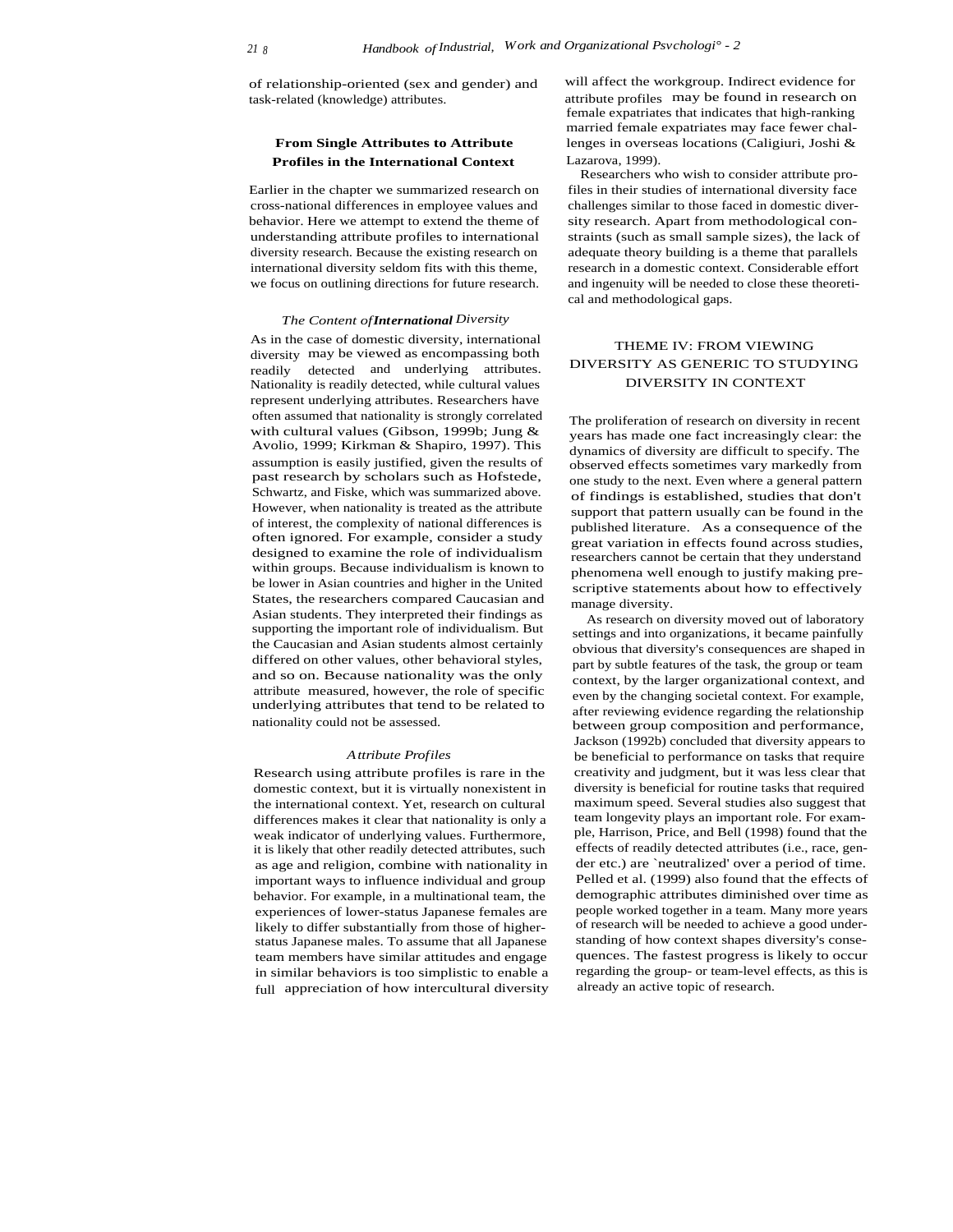## **Groups and Teams** as Context **in Domestic Diversity Research**

To this point, our discussion has focused on issues related to how people from different backgrounds respond to each other, and the consequences that such intergroup dynamics have for individuals and organizations. In much of this research, the social unit studied has been the dyad, such as a supervisor and subordinate or two peers. For dyads, similarities and differences appear to drive the dynamics of interaction (see Theme II). Somewhat surprisingly, however, perceptions of similarity and difference are not easy to predict. Similarity and difference are relative, not absolute, and their meaning is construed within a larger social context (Chatman, Polzer, Barsade & Neale, 1998; Ely, 1995).

Many different configurations of attributes can be present in a team, and demographic configurations can be powerful determinants of self and other perceptions, feelings about the group as well as communication and influence processes. The dynamics within a team that is completely homogeneous can be quite different from those within a team that is nearly homogeneous but includes a `token' or `solo' member (see Kanter, 1977). The experiences of a solo member can be quite different from the experiences of members of a small minority faction (i.e., two members who are similar to each other but distinctly different from the other members of a team). Finally, the members of a small faction will have different experiences than members of a faction within a completely bipolarized team made up of two equal-size coalitions.

The amount and nature of team diversity appear to be especially important to understanding conflict. Blalock (1967) argued that an increase in the proportionate size of a minority faction threatens the majority faction's power and access to scarce resources. The result is increased competition between the factions, and increased discrimination by the majority against the minority, at least up to a point. When the minority faction reaches a sufficient size, however, they are able to effectively combat such behavior, which lessens its effects (e.g., see Tolbert, Andrews & Simons, 1995).

Two widely recognized types of conflicts that arise in teams are relationship conflicts and task conflicts. Relationship conflicts can arise because team members have differing values (Jehn, 1994; Pelled, 1996) or simply because team members rely on readily detected attributes to define others as members of an in-group or out-group (cf. Pelled, 1996). Regardless of the source of relationship conflicts, they often result in negative outcomes such as absenteeism, turnover, low satisfaction and commitment, and poor performance (Baron, 1991; Jehn, 1995; Jehn, Chadwick & Thatcher, 1997; Thatcher, 1999).

Task conflict involves disagreements that are directly related to performing the task. Presumably, teams characterized by task-related diversity experience more task-related conflict (Pelled, 1996). Such conflict appears to improve performance when team members understand how to manage it effectively (Bottger & Yetton, 1988; Jehn, 1997). In a study of 57 top management teams, for example, task-related diversity was beneficial to company performance for teams that also engaged in vigorous debate, but diversity without debate was of little value (Simons, Pelled & Smith, 1999).

The evolving consensus among researchers who study conflict is that the types and amounts of diversity present in a team create a context within which conflict about relationships and the task unfold. Similar conclusions about diversity-as-context have been voiced by researchers studying other group phenomena. For example, a study of leadership behaviors in mixed gender groups found that being in the minority in terms of gender does not have the expected negative consequences for people who are in the majority in terms of task-related attributes (Karakowsky & Siegel, 1999). In other words, taskrelated diversity provides a context that shapes the effects of relations-oriented diversity. As another example, a study of social influence within top management teams suggests that the diversity context moderates the extent to which executives are likely to change each other's beliefs about the determinants of success in their business (Chattopadhyay, Glick, Miller & Huber, 1999).

The studies discussed so far in this section have focused on the relationship between diversity and teams' functioning from an internal perspective. An internal perspective implies that team characteristics (e.g., team composition, team task) are the major determinants of team experiences and outcomes. In contrast, an external perspective suggests that a team's relationships with other units within the organization are also significant predictors of team outcomes (Ancona & Caldwell, 1992). Teams that engage in effective boundary spanning behavior perform better and are viewed as more successful in the organization (Ancona & Caldwell, 1992; Giadstein, 1984). Ancona and Caldwell (1998) have argued that task-related diversity (i.e., tenure and function) influences team members' relationships outside the team. A similar argument may be made to incorporate relations-oriented diversity (i.e., race, age, gender). For example, Jackson (1992a) suggested that top management teams may be better able to persuade their constituents of the wisdom of their decisions if the team's demographic profile is similar to that of their **constituents.**

## **The Societal Context in Domestic Diversity Research**

It is within the context of society that individuals are socialized to exhibit behaviors `appropriate' to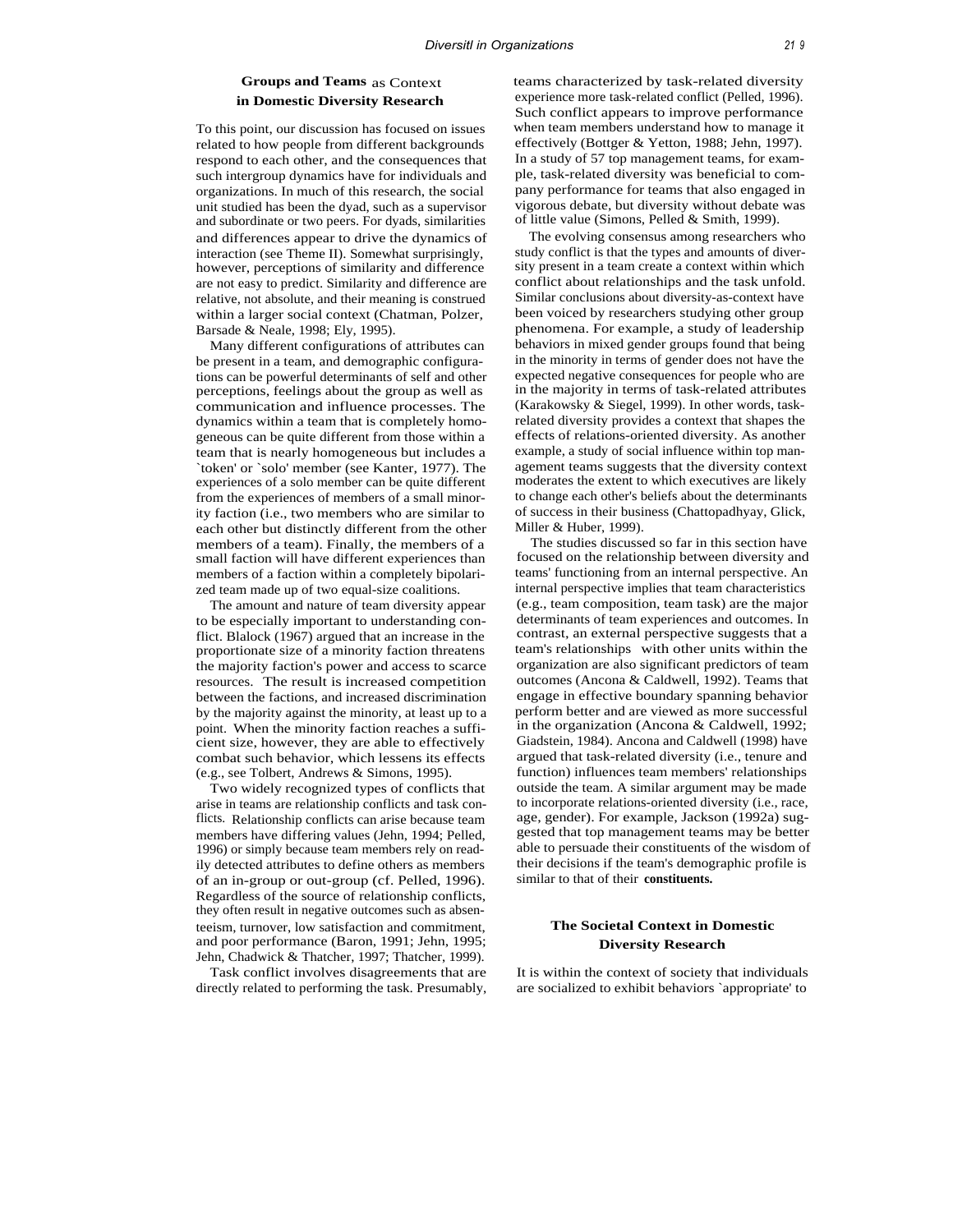their membership in demographic groups, and it is within this context that individuals first learn to respond differentially to members of different demographic groups (see Maccoby & Jacklin, 1974; Jacklin, 1989). In addition, events in society including new legislation, local politics, and nationally organized demonstrations - can stimulate changes in intergroup relations in the workplace (see Alderfer, 1992; Sessa, 1992).

The consequences of gradual societal changes can be profound. For example, the identity preferences of African-American children have changed substantially during the past several decades (Cross, 1991). During the 1940s and 1950s, African-American children generally showed a preference for a white identity. During the 1960s, social activists invested heavily in efforts to change the negative connotations of black identity, and these efforts proved to be effective. By the 1970s, African-American children showed a preference for a black identity. The children of the 1960s are the employees of the present, and the ethnic identities they developed as children are now shaping organizations in ways that contrast sharply with earlier generations. The historical shifts that occur within societies mean it can be risky to assume that results from the past generalize to the future.

Intergroup conflict and power struggles that occur at the societal level also shape the consequences of diversity within organizations. For example, in Northern Ireland and Quebec, opposing groups have been struggling for years over fundamental governance issues. These societal-level political struggles constrain the conversations and formation of relationships among neighbors and business partners alike (Pettigrew, 1998). To date, however, domestic diversity research has paid very little attention to the role that societal context plays in shaping the dynamics of diversity. The role of societal context has traditionally received greater attention in studies of international diversity. On the other hand, team contexts remain relatively ignored in this literature.

### **Groups and Teams as Context in International Diversity Research**

With technological advances and organizational compulsions to deliver high-quality products within limited time frames, multinational, geographically dispersed team emerged (DeMeyer, 1991; Snow et al., 1996). How do multinational teams overcome linguistic, cultural, and often geographic barriers to form a team-level identity and function effectively? Armstrong and Cole (1996) found that in multinational dispersed teams, members tended to identify primarily with people who they met face to face and with whom they regularly communicated. Team members would not consider others located in remote sites, who they did not interact with regularly, as part of the same team. This led to strong subgroup identities and weak team-level identities. With regard to leadership, DeMeyer (1991) notes that, in an international context, team leaders must be able to integrate external information and translate it to the teams' needs. DeMeyer's (1991) research on international R&D labs indicates that the team leader may need to play the role of `information gatekeeper' and monitor external information while facilitating information exchange within the team. These studies provide some indication of the challenges associated with a multinational team context.

#### **Organizational Context**

Approaches to globalization are dictated by the nature of the market, products and technology, and industry (Schuler, Dowling & DeCieri, 1993). In their efforts to exercise control over subsidiaries, ethnocentric companies rely on expatriates for staffing their operations overseas. In these companies international diversity in the subsidiary consists of two predominant national/cultural groups - the home-country nationals and the hostcountry nationals. As already explained, this bimodal distribution may set the stage for significant conflict to arise. By comparison, polycentric companies with decentralized worldwide operations may face relatively fewer challenges arising out of international diversity, because the workforces in its subsidiaries will be mostly host-country nationals. In geocentric companies, which employ the best talent available regardless of where it may be located, workgroups include home-country, host-country, and/or third-country nationals. Consistent with the findings of Earley and Mosakowski, the diversity found within these groups may be less likely to result in conflict and more likely to enhance performance. Thus, organizational approaches to globalization, reflected in staffing policies, are illustrative of the role that organizational context can play in shaping the consequences of international diversity.

## **Societal Context in International Diversity Research**

Because societal context is so important for understanding international diversity, the question of whether research findings from one domestic setting (mostly US) generalize to other societal contexts must be raised (e.g., see Triandis, 1992). Undoubtedly, some findings generalize across cultures (the etic perspective) and other fmdings hold only within particular cultures (the emic perspective) (Pike, 1966; Brett, Tinsley, Janssens, Barsness & Lytle, 1999).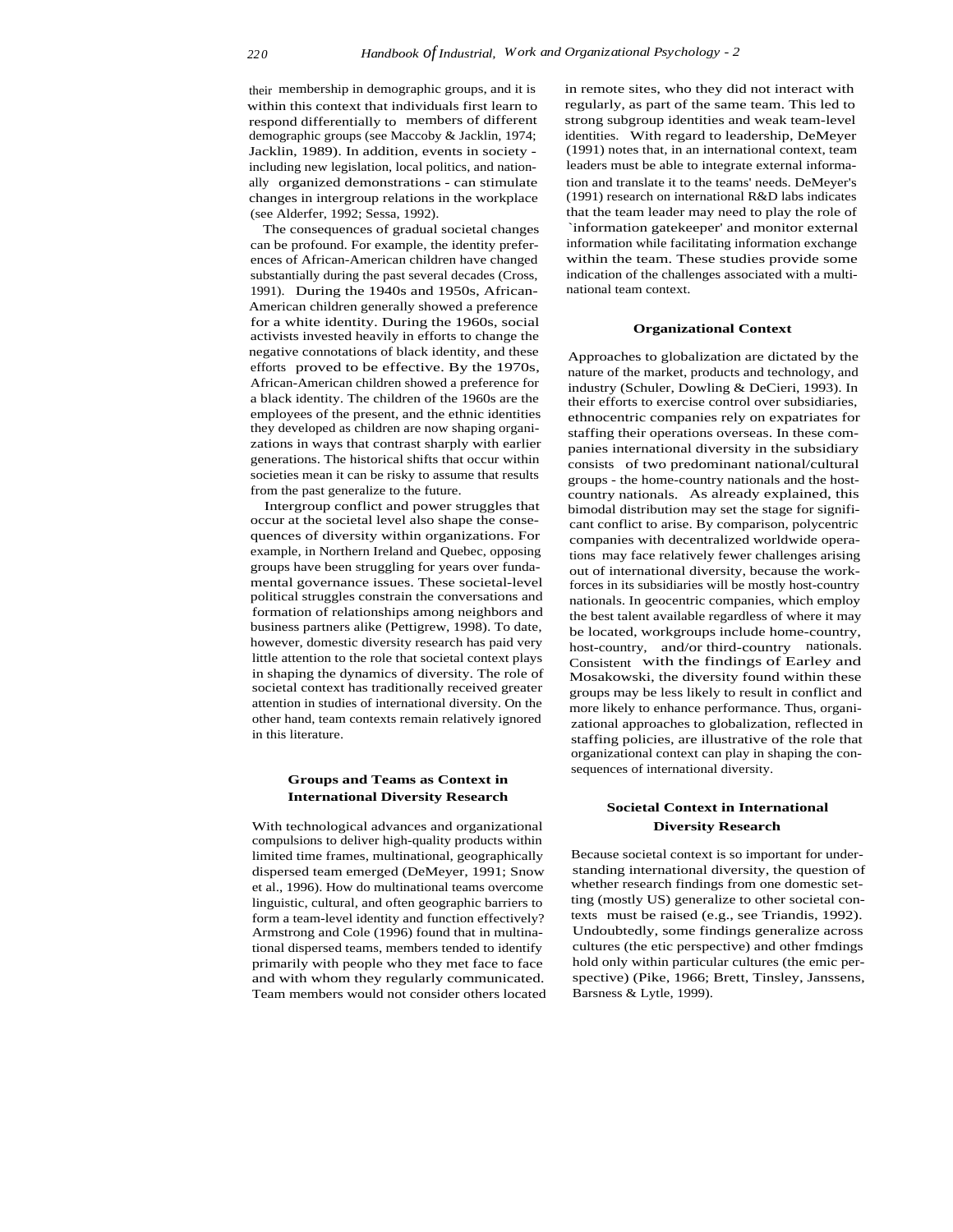While researchers have argued over the relevance of each of these perspectives (etic versus emic) to international or cross-cultural research, recent advances in the field demonstrate a reconciliation between these two views (Triandis, 1993; Brett et al., 1999; Earley & Randel, 1996). For example, from the etic perspective, it may be possible to conclude that both task- and relationshiporiented diversity create conflict within teams. However, an emic perspective may be needed to predict which types of relationship-oriented diversity (e.g., ethnicity or religion or age) are more likely to provoke in-group-out-group dynamics.

## THEME V: FROM OFFERING TRAINING TO CREATING ORGANIZATIONAL CHANGE

As US workplaces evolved from relatively homogeneous to more heterogeneous, managers paid little attention to the implications of increasing diversity. Affirmative action initiatives focused attention on bringing diversity into organizations but provided little guidance about how to manage more diverse organizations. Mergers, acquisitions, and the restructuring of work around teams also proceeded without much concern for how diversity impacts human relations in an organization. After 20 years of gradually increasing diversity, it is perhaps not surprising that during the 1990s the US saw explosive growth in the number of consultants offering assistance to organizations interested in `managing diversity.'

## **Training for Diversity in a Domestic Context: Changing Attitudes and Behaviors**

Many of the interventions offered by consultants and adopted by organizations focus on individual ` awareness' training. A typical program would be conducted over the course of one or two days. Among the activities would be information sharing intended to educate employees about the array of differences present in the workplace (e.g., see Alderfer, 1992). Some organizations supplemented formal training sessions with informal learning opportunities such as a Black History Month or a Gay and Lesbian Pride Week and using the time to focus on a group's history and cultural traditions. The hope was that raising awareness about differences would lead to attitudinal and behavior changes. Although there is scant research on the effectiveness of such awareness programs, the general consensus is that awareness programs *alone* do little to create positive change and may even lead to the deterioration of intergroup relations (Nemetz & Christensen, 1996).

Another approach to diversity training focuses more specifically on developing the behavioral competencies needed to work effectively in organizations characterized by diversity. Cox, for example, identified seven competencies that he felt were essential for anyone responsible for leading diverse groups (see Cox & Tung, 1997, for a description). Changing intergroup behaviors and developing interpersonal skills in general undoubtedly help to improve the climate within diverse workplaces (e.g., see Alderfer, 1992; Sessa, 1992). But, like awareness training, used alone such interventions can only begin to create fundamental changes in organizational systems and processes.

#### **Towards an Organizational Change Perspective**

For established organizations that evolved during an era when the workforce was relatively homogeneous, truly fundamental changes may be necessary to create an organization that effectively leverages the talents of a more diverse workforce. In his classic post World War II treatise, Allport (1954) hypothesized that the following conditions were necessary in order for intergroup contact to lead to reduced prejudice: equal group status within the situation (i.e., the work setting), active striving toward a common goal that requires interdependent cooperation, and explicit social sanctions supporting the development of intergroup relationships. When members of different social groups interact in settings that meet these conditions, attitudes toward outgroup members improve significantly (for a comprehensive review, see Pettigrew, 1998).

Allport's condition of a common goal that requires interdependent cooperation should be met in any organizational setting where people of different backgrounds work together toward shared objectives. This condition is met at least minimally by most organizations. Allport's other conditions for positive intergroup relations are less likely to be satisfied without intentional intervention. In organizational settings, efforts to create equal group status may include using group membership as a criterion when assigning people to powerful committees and taskforces. Following a merger, this tactic might be used to ensure that the two companies have equal representation in the new top management team (Schweiger, Ridley & Marini, 1992). When demographic differences are the concern, this tactic can be used to ensure that members of minority groups are included on advisory boards, as interviewers during the hiring process, and as members of committees involved in promotion and compensation decisions (e.g., see Alderfer, 1992).

The most problematic of Allport's conditions is the presence of social sanctions that support positive intergroup relations. Often, perhaps because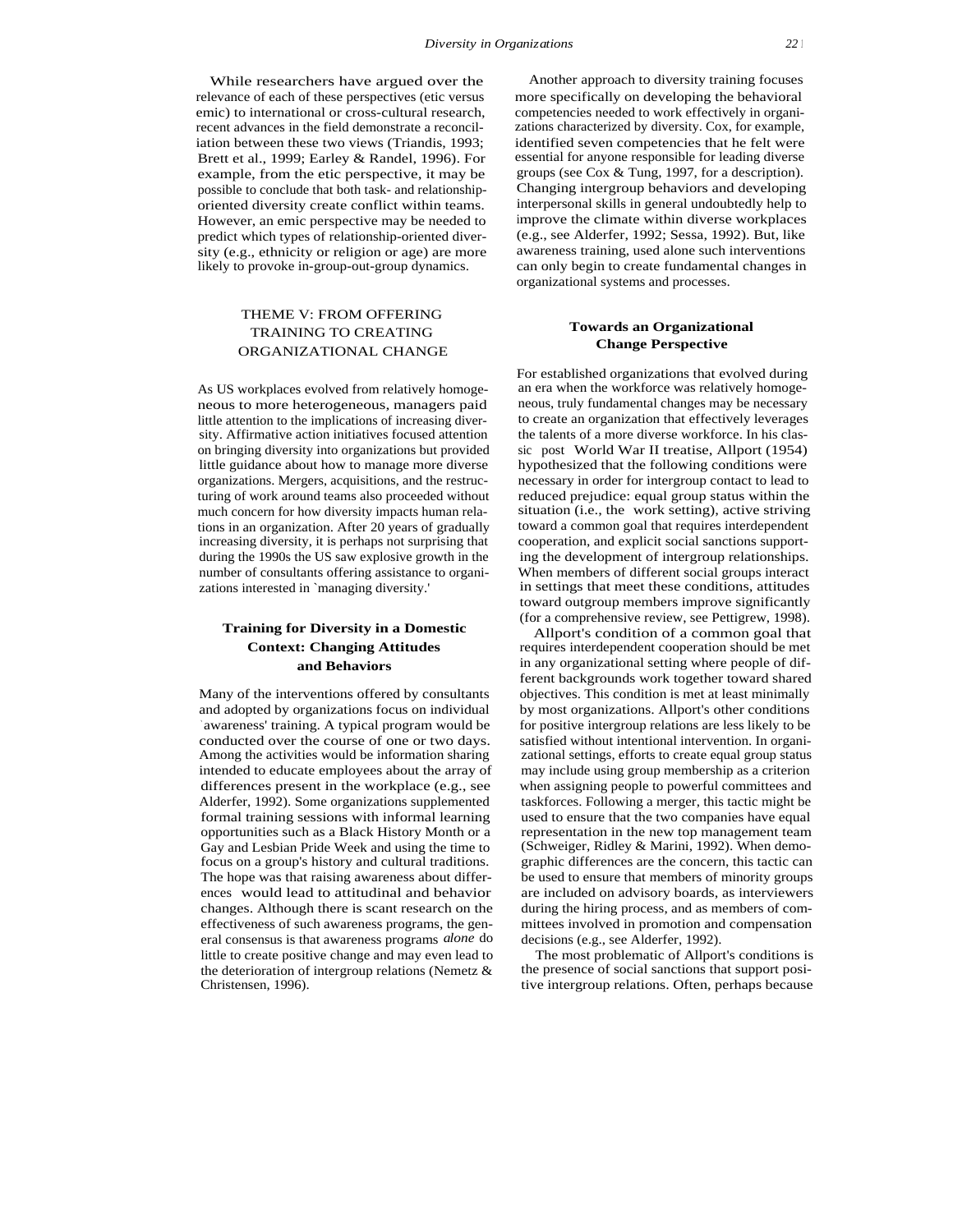diversity initiatives can be so threatening to members of a powerful majority, organizations create diversity programs but do not mandate full participation. According to a study involving several hundred organizations, the success of diversity interventions is greater when supporting sanctions are in place. Requiring managers to attend training programs and tying compensation and other rewards to success in meeting goals for recruiting, hiring, developing, and promoting people from diverse backgrounds is associated with greater success for diversity interventions (Rynes & Rosen, 1995).

Based on his review of research designed to test Allport's intergroup contact theory, Pettigrew concluded that intergroup contact improves attitudes to the extent that it engages four processes. One key process is *learning about the other group.* A variety of cognitive processes make inaccurate stereotypes resistant to change. Nevertheless, when people have sufficient disconfirming evidence, inaccurate stereotypes can be modified (Stephan & Stephan, 1984; Triandis, 1994). Learning about the other group is usually the objective of diversity awareness training. Thus, Pettigrew's analysis supports the use of awareness training. But it also makes clear that such training alone is not sufficient.

A second key process is *behavioral change.* Engaging repeatedly in a positive behavior with members of an out-group can lead to attitude change (Aronson & Patnoe, 1997). Structural interventions may be needed to encourage repeated positive interactions with members of another group. For example, if supervisors seem reluctant to hire people from particular backgrounds, the company might sponsor student internship programs that offer low-risk opportunities for employees and potential new hires from different backgrounds to interact. Pacific Bell used this approach to increase the proportion of Hispanic Americans in its workforce. Summer interns were considered a valuable resource for managers, so highly qualified Hispanic students were recruited for internship assignments. Managers were responsible for coaching and mentoring the interns, in addition to providing them with challenging work. Students evaluated their experiences at the end of the summer, and these evaluations were used in future years to determine which managers were assigned interns (Roberson & Gutierrez, 1992).

A third key process is *creating positive emotions associated with the out-group.* For example, the positive feelings associated with a close friendship with an individual member of an out-group are likely to generalize to the entire group (Pettigrew, 1997). The value of personal friendships may help explain why informal mentoring programs appear to be more effective than formal programs (Ragins & Cotton, 1991). Formal mentoring relationships may survive even if the parties involved never develop a close personal tie, but informal mentoring relationships depend on the development of a positive personal relationship to sustain them.

Finally, Pettigrew (1998) argues that change is facilitated when *people gain new insight about their own in-group* and come to understand that the in-group's norms and customs represent one of many possible approaches. At Digital, Core Groups provided opportunities for people to develop such insight. In Core Groups, people from different backgrounds discussed a wide range of issues related to intergroup relations. According to Walker and Hanson (1992), the true dialog that occurred in Core Group conversations helped people learn more about themselves as a natural part of learning about others.

Allport's early theorizing about conditions that support positive intergroup relations, and the subsequent research summarized by Pettigrew, provide several guiding principles to consider when designing diversity initiatives. Unfortunately, these principles have not, to date, been used as guidelines for designing organizational approaches to improving diversity management. To the extent an organization's management practices create all of the conditions required for positive intergroup relations to develop within a diverse organization, employee commitment to the organization and productivity should both be enhanced.

## **From Training to Organizational Change in the International Context**

Training interventions for employees being sent abroad generally attempt to prepare the individual to adapt to a specific cultural context (Dowling, Welch & Schuler, 1999). However, as organizations have become increasingly diverse, some organizations have realized that internationalization exposes employees to the more complex challenge of working with a variety of cultures simultaneously. This challenge is faced by domestic managers and expatriates alike. Recognition of this challenge is manifested in organization-wide training initiatives that address the specific needs of everyone in the organization (Schneider & Barsoux, 1997).

Based on an extensive review, Dinges (1983) proposed a set of behavioral competencies needed for effective intercultural performance: information processes in cross-cultural situations, ability to learn in intercultural contexts, interpersonal communication styles, ability to tolerate stress, ability to maintain mutually rewarding relationships, motivation, positive reinforcements, and an emphasis of personal growth and development. More recently, Schneider and Barsoux (1997) compiled a similar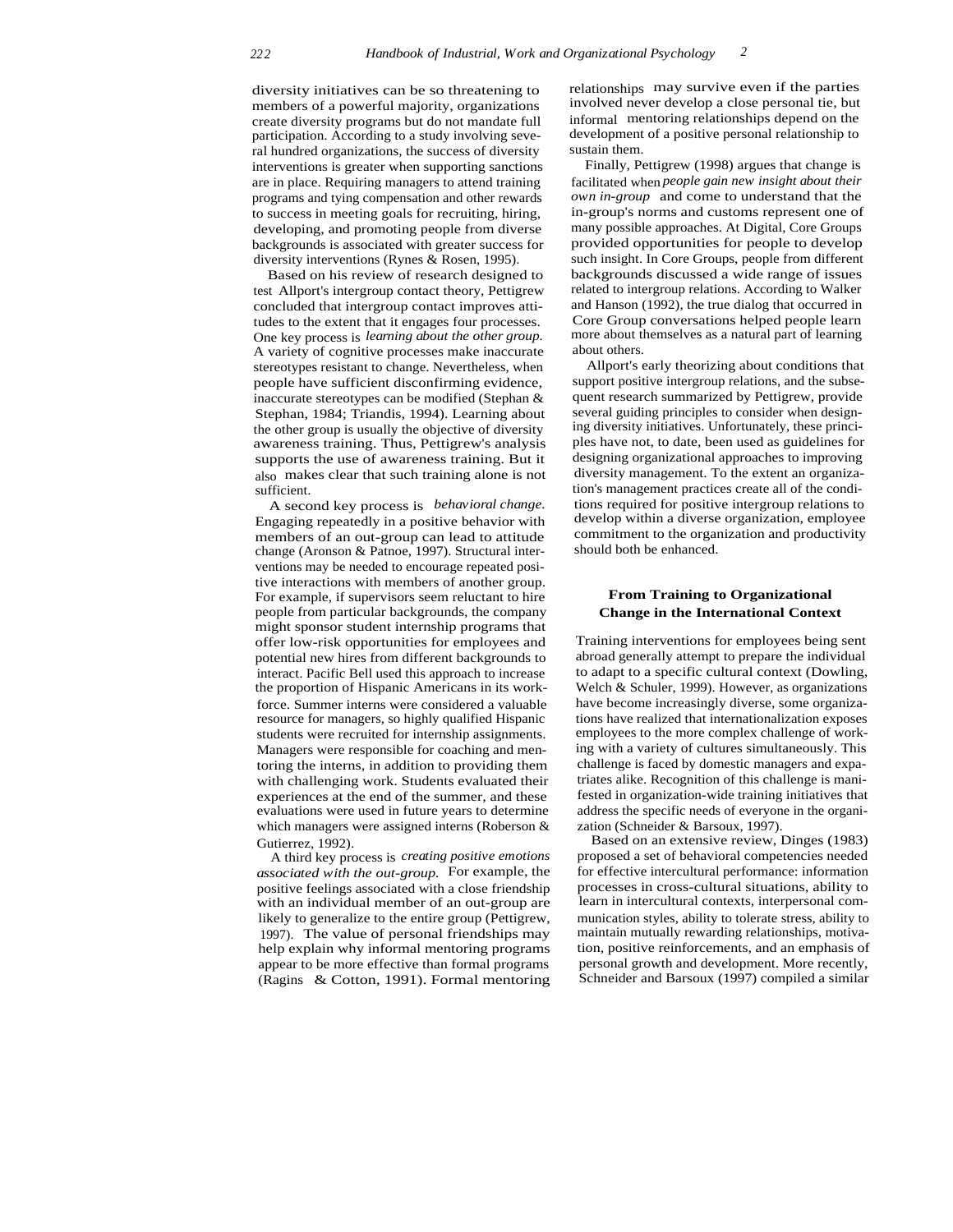|                   | Individual training                                                                                                                                                                                                          | Team training                                                                                                                                                                                                                                                                                                                                                                                                                                                                                          |
|-------------------|------------------------------------------------------------------------------------------------------------------------------------------------------------------------------------------------------------------------------|--------------------------------------------------------------------------------------------------------------------------------------------------------------------------------------------------------------------------------------------------------------------------------------------------------------------------------------------------------------------------------------------------------------------------------------------------------------------------------------------------------|
| Single culture    | Training regarding host country's culture,<br>laws and language geared for specific<br>overseas assignment                                                                                                                   | Training modules that involve both parent country<br>as well as host country nationals in mutual<br>exploration of each other's culture, laws<br>and language<br>Ш                                                                                                                                                                                                                                                                                                                                     |
|                   | Π                                                                                                                                                                                                                            | IV                                                                                                                                                                                                                                                                                                                                                                                                                                                                                                     |
| Multiple cultures | Training programs aimed at developing<br>global manager's generic intercultural<br>competencies (e.g., interpersonal<br>communication skills, ability to tolerate<br>stress, emphasis on personal growth,<br>sense of humor) | Training global, dispersed teams to develop<br>common protocol for communication across<br>distances using electronic mail,<br>videoconferencing and voice messaging facilities<br>Team-based training modules that are designed to<br>facilitate face-to-face interaction among team<br>members<br>Socialization of new team members to multicultural<br>context<br>Long-term training aimed at developing team<br>identity<br>Leadership training designed specifically for<br>multicultural context |

Figure 11.2 *Approaches to training employees for work in international contexts*

list. Such competency models may serve as additional guidelines for design of training interventions within internationally diverse organizations.

Regardless of whether training addresses domestic or international diversity, organizations generally seem to favor individual training. But this approach may give too little weight to the powerful social dynamics that arise within natural work units, which increasingly emphasize teamwork. Future interventions might shift the focus of training to the team level. Training teams to manage and leverage their own diversity may prove more effective than training individuals. Similarly, training for the entire work unit that is affected by the arrival of an expatriate may prove more effective than individual training for the expatriate.

Four alternative approaches to training employees for work in international contexts are shown in Figure 11.2. Training interventions such as these may help the people involved meet short-term goals for successful intercultural contact. However, for an organization to develop a sustainable capability, large-scale organizational change and development efforts will be necessary.

For example, Fiat, an Italian automobile company, undertook organization-wide programs that included the reevaluation of international positions as well as organizational culture change. Their approach moved beyond the use of a single HR intervention - such as new staffing techniques or a training program - to include a systematic, large-scale change and development effort (Schneider & Barsoux, 1997). This more holistic approach is very similar to those now being used by US companies as they struggle to more effectively manage domestic diversity.

#### **CONCLUSION**

Within the United States, the topic of diversity is rooted in a long history of interest in workplace discrimination. From those roots has grown a large body of literature that informs our current understanding of how domestic diversity affects individual employees and how it affects their relationships with others in the organization. More recently, managers and researchers alike have begun asking whether there is any empirical link between domestic workforce diversity and organizational performance. At the same time that research on domestic diversity has been evolving, there has been a growing interest in understanding and managing international diversity. Historically, research in this field often focused on issues related to cross-cultural adaptation and adjustment among employees sent to foreign locations. As business globalization takes hold, however, both managers and researchers are beginning to see that the challenges of crosscultural sojourning are no longer limited to addressing the needs of expatriates. Instead, globalization means that employees throughout the entire organization are working among a set of colleagues and customers who are internationally diverse. Thus, for organizations all around the world, it has become increasingly important to manage international diversity effectively.

Given the nature of modern organizations, the reality is that many employers will find it difficult and perhaps meaningless to separate the challenges of managing domestic diversity and managing international diversity. Both occur simultaneously,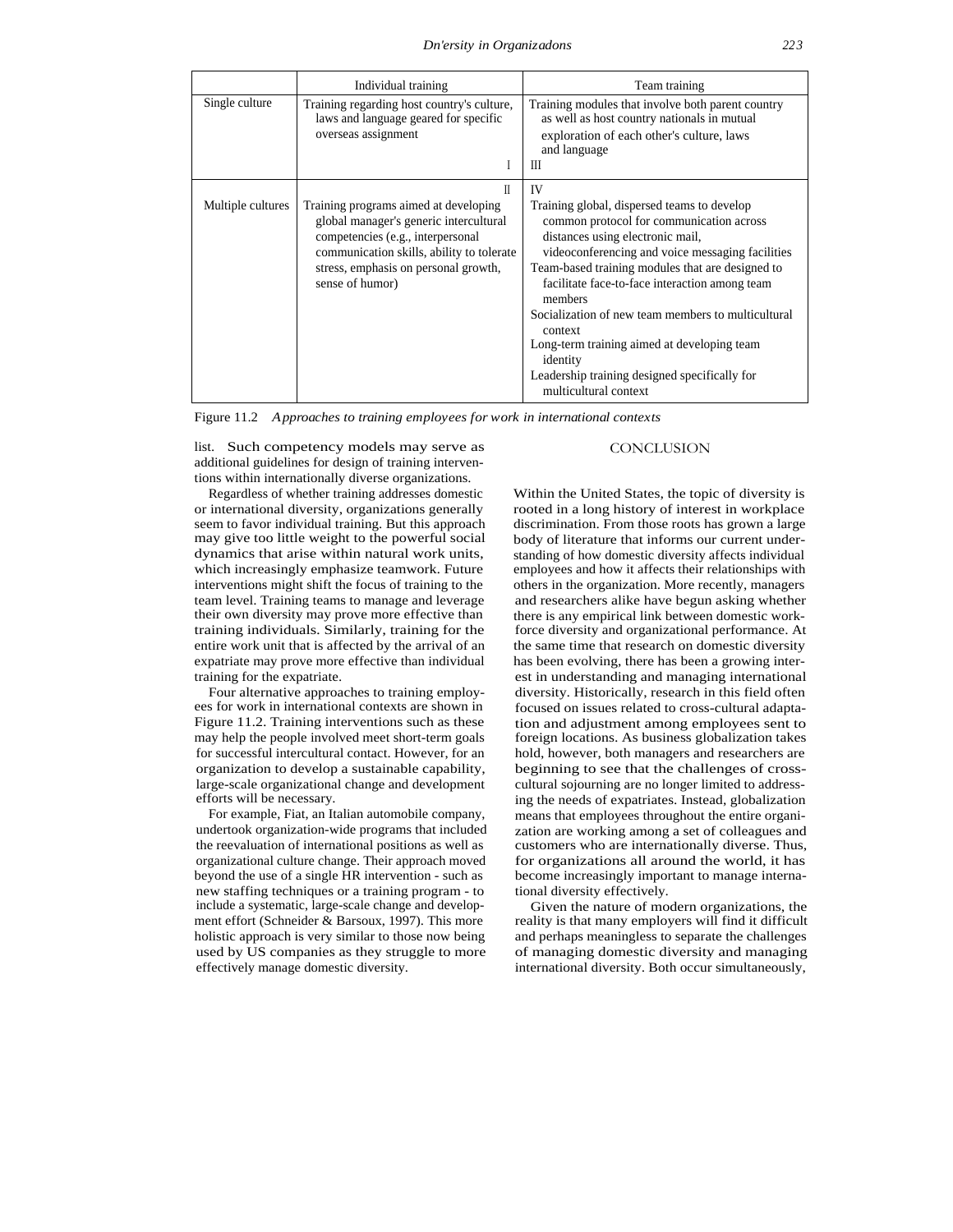and both must be understood and effectively managed. In this chapter, we have attempted to illustrate how research studies in these two distinct literatures - one dealing with issues of domestic diversity, mostly within US organizations, and the other dealing with international diversity, mostly within the context of managing expatriates - can benefit from each other. There are some parallels in the types of research questions being asked within each literature, but there also are many differences. Just as differences between individual employees create opportunities for the development of new ideas and learning, we believe that the differences between these two streams of research create opportunities for innovation and the mutual advancement of work in both fields. We hope this chapter helps stimulate the cross-fertilization of ideas and the development of new collaborative projects.

#### **NOTES**

<sup>1</sup> Elsewhere, a similar distinction has been referred to as instrumental and social exchanges (Elsass & Graves, 1997).

2 Other authors have suggested similar taxonomies. For comparisons, see Milliken and Martins (1996), Pelted (1996), Tsui and Gutek (1999).

### REFERENCES

- Ackerman, P.L., & Humphreys, L.G. (1991). Individual differences theory in industrial and organizational psychology. In M.D. Dunnette, & L.H. Hough (Eds.), *Handbook of Industrial and Organizational Psychology* (Vol. I, pp. 223-282). Palo Alto, CA: Consulting Psychologists Press.
- Alderfer, C.P. (1992). Changing race relations embedded in organizations: Report on a long-term project with the XYZ Corporation. In S.E. Jackson (Ed.), *Diversity in the workplace: Human resource initiatives* (pp. 138-166). New York: Guilford Press.
- Allport, G.W. (1954). *The nature of prejudice.* Reading, MA: Addison-Wesley.
- Ancona, D.G., & Caldwell, D.F. (1992). Bridging the boundary: External activity and performance for organizational teams. *Administrative Science Quarterly,* 37, 634-665.
- Ancona, D.G, & Caldwell, D.F. (1998). Rethinking team composition from the outside in. In D. Gruenfeld (Ed.), *Research on managing groups and teams.* Stamford, CT: JAI Press.
- Armstrong, D., & Cole, P. (1996). Managing distances and differences in geographically distributed work groups. In S.E. Jackson, & M.N. Ruderman (Eds.), *Diversity in work teams: Research paradigms for a changing workplace (pp.* 187-215). Washington, DC: American Psychological Association.
- Aronson, E., & Patnoe, *S. (1997). The jigsaw classroom.* New York: Longman.
- Arvey, RD., & Murphy, K.R. *(1998).* Performance evaluation in work settings: *Annual Review of Psychology. 49, 141-168.*
- Bacharach, S.B., & Bamberger, P.A. (1992). Alternative approaches to the examination of demography in organizations. *Research in the Sociology of Organizations, 10,* 85-111.
- Bantel, K.A., & Jackson, S.E. (1989). Top management and innovations in banking: Does the composition of the top team make a difference? *Strategic Management Journal, 10* (Special Issue), 107-124.
- Baron, J., & Pfeffer, J. (1994). The social psychology of organizations and inequality. *Social Psychology Quarterly, 57,* 190-209.
- Baron, R. (1991). Positive effects of conflict: A cognitive perspective. *Employees Responsibilities and Rights Journal, 4,* 25-36.
- Bamnger, I.R., Takeuchi, D.T., & Xenos, P. (1990). Education, occupational prestige, and income of Asian Americans. *Sociology of Education,* 63, 27-43.
- Berger, J., Rosenholtz, S.J. & Zelditch, M., Jr. (1980). Status organizing processes. *Annual Review of Sociology, 6,* 479-508.
- Berscheid, E. (1985). Interpersonal attraction. In G. Lindsey & E. Aronson (Eds.), *The handbook of social psychology* (Vol. 2, pp. 413-484). New York: Random House.
- Black, J.S., & Gregersen, H.B., (1990). Expectations, satisfaction and intention to leave of American expatriate managers in Japan. *International Journal of Intercultural Relations, 14,* 485-506.
- Blalock, H.M., Jr. (1967). *Toward a theory of minority group relations.* New York: Wiley.
- Bottger, P.C., & Yetton, P.W. (1988). An integration of process and decision-scheme explanations of group problem-solving performance. *Organizational Behavior and Human Decision Processes, 42,* 234-249.
- Boxman, E.A.W., De Graaf, P.A., & Flap, HE. (1991). The impact of social and human capital on the income attainment of Dutch managers. *Social Networks, 13,* 51-73.
- Brass, D.J. (1984). Being in the right place: A structural analysis of individual influence in organization. *Administrative Science Quarterly, 29,* 518-539.
- Brett, J., Tinsley, C., Janssens, M., Barsness, Z., & Lytle, A.L. (1999). New approaches to the study of culture in industrial/organizational psychology. In P.C. Earley, & M. Erez (Eds.), *New approaches to intercultural and* international *industrial/organizational psychology (pp.* 75-129). The New Lexington Press: San Francisco.
- Brewer, M.B. (1979). In-group bias in the minimal intergroup situation: A cognitive-motivational analysis. *Psychological Bulletin,* 86, 307-324.
- Brewer, M.B. (1995). Managing diversity: The role of social identities. In S.E. Jackson, & M.N. Ruderman (Eds.), *Diversity in work teams: Research paradigms for a changing workplace (pp.* 47-68). Washington: American Psychological Association.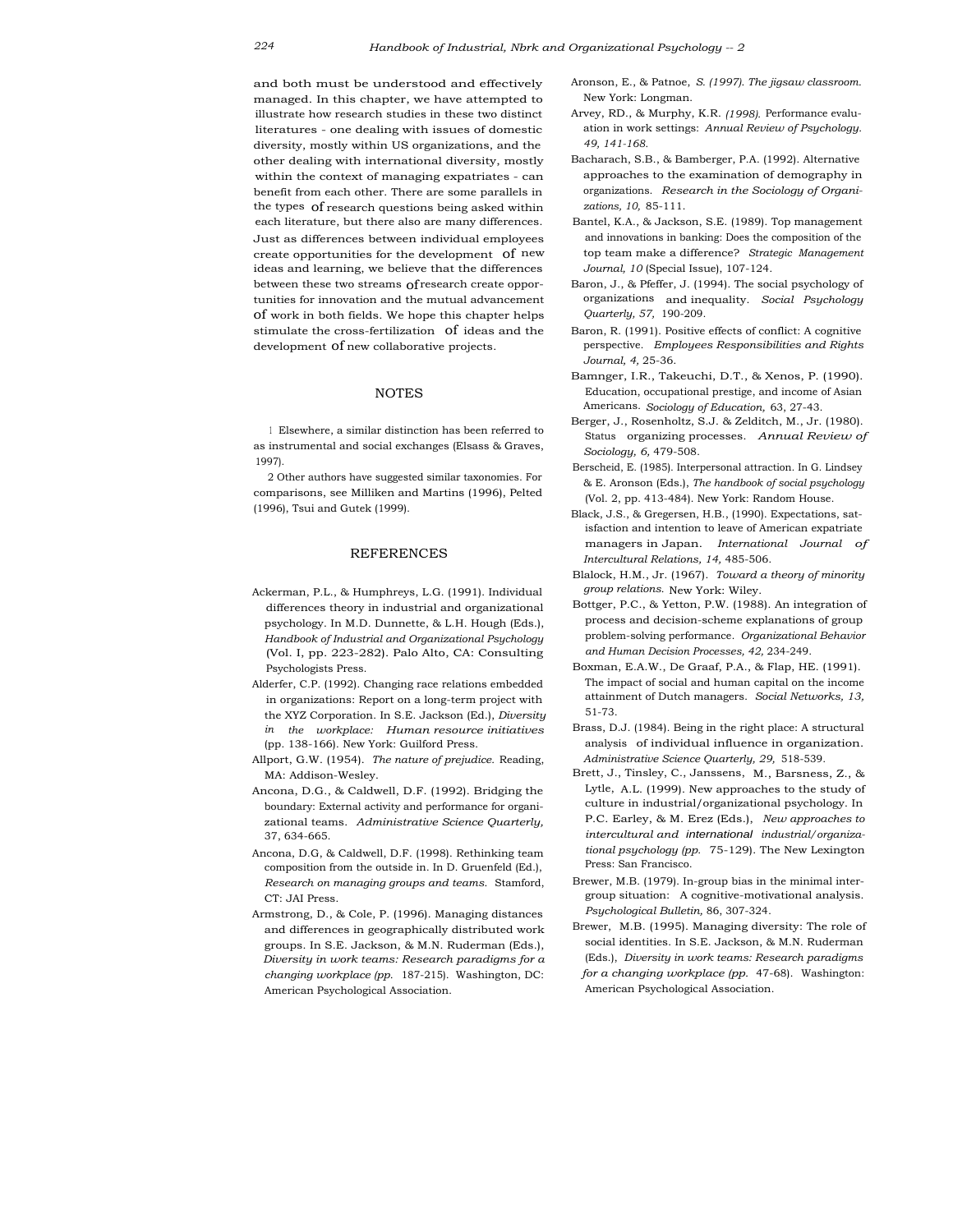- Byrne. D. (1971). *The attraction paradigm. New* York: Academic Press.
- Caligiuri, P.M., Joshi, A., & Lazarova, M. (1999). Factors influencing the adjustment of women on global assignments. *The International Journal of Human Resource Management, 10(2),* <sup>1</sup> 63-179.
- Caligiuri, P.M., & Tung, R.L. (1999). Comparing the success of male and female expatriates from a US-based multinational company. *International Journal of Human Resource Management, 10(5),* 763-782.
- Carli, L.L. (1989). Gender differences in interaction style and influence. *Journal of Personality and Social Psychology, 56,* 565-576.
- Cascio, W.F., & Bernardin, H.J. (1981). Implications of performance appraisal litigation for personnel decisions. *Personnel Psychology,* 34, 211-226.
- Chambers, E.G., Foulon, M., Handfleld-Jones, H., Hankin, S.M., & Michaels, E.G. III (1998). The war for talent. *The McKinsey Quarterly,* 3, 44-57.
- Chatman, J.A., Polzer, J.T., Barsade, S.G., & Neale, M.A. (1998). Being different yet feeling similar: The influence of demographic composition and organizational culture on work processes and outcomes. *Administrative Science Quarterly, 43,* 749-780.
- Chattopadhyay, p. (1999). Beyond direct and symmetrical effects: The influence of demographic dissimilarity on organizational citizenship behavior. *Academy of Management Journal,* 42, 273-287.
- Chattopadhyay, P., Glick, W.H., Miller, C.C., & Huber, G.P. (1999). Determinants of executive beliefs: Comparing functional conditioning and social influence. *Strategic Management Journal, 20,* 763-789.
- *Chronicle of Higher Education* (1992). The *Chronicle of Higher Education* Almanac. *Chronicle of Higher Education, 39,* 15.
- Cohen, J.M. (1977). Source of peer-group homogeneity. *Sociology of Education, 50,* 227-241.
- Cowan, D.A. (1986). Developing a process model of problem recognition. *Academy of Management Review,* 11, 763-776.
- Cox, T.H., Lobel, S.A., & McLeod, P.L. (1991). Effects of ethnic group cultural differences on cooperative versus competitive behavior on a group task. *Academy of Management Journal, 34,* 827-847.
- Cox, T., & Tung, R.L. (1997). The multicultural organization revisited. In C.L. Cooper, & S.E. Jackson (Eds.), *Creating tomorrow s organizations: A handbook for future research in organizational behavior (pp.* 7-28). John Wiley.
- Cross, W. (1991). *Shades of black: diversity in African-American identity.* Philadelphia: Temple University Press.
- Deaux, K. (1976). Sex: A perspective on the attribution process. In J. Harvey, W. Ickes, & R. Kidd (Eds.), *New directions in attribution research (pp.* 335-352). Hillsdale, NJ: Erlbaum.
- DeMeyer, A. (1991). Tech talk: How managers are stimulating global R&D communication. *Sloan Management Review,* 32, 49-58.
- Deshpande. S.P., & Viswesvaran, C. (1992). Is cross-cultural training of expatriate managers effective: A meta-analysis. *International Journal of Intercultural Relations, 16,* 295-310.
- Dinges, N. (1983). Intercultural competence'. In D. Landis, & R.W. Brislin (Eds.), *Handbook of intercultural competence* (Vol. 1, pp. 176-202). New York: Pergamon Press.
- Dowling, P., Welch, D., & Schuler, R.S. (1999). *International human resource management: Managing people in a multinational context.* Cincinnati, OH: South-Western College Publishing.
- Duleep, HO., & Sanders, S. (1992). Discrimination at the top: American-born Asians and white men. *Industrial Relations, 31,* 416-432.
- Eagly, A.H. (1983). Gender and social influence: A social psychological analysis. *American Psychologist, 38,* 971-981.
- Eagly, A.H., & Carli, L.L. (1981). Sex of researchers and sex-typed communications as determinants of sex differences in influenceability: A meta-analysis of social influence studies. *Psychological Bulletin, 90,* 1-20.
- Eagly, A.H., & Johnson, B.T. (1990). Gender and leadership style: A meta-analysis. *Psychological Bulletin, 108,* 223-256.
- Eagly, A.H., Makhijani, M.G., & Klonsky, B.G. (1992). Gender and the evaluation of leaders: A mesa-analysis. *Psychological Bulletin, 111,* 3-22.
- Earley, P.C., & Mosakowski, E.M. (2000). Creating hybrid team cultures: An empirical test of international team functioning. *Academy of Management Journal,* 43, 26-49.
- Earley, P.C., & Randel, A.E. (1997). Culture without borders: An individual-level approach to cross-cultural research in organizational behavior. In C.L. Cooper, & S.E. Jackson (Eds.), *Creating tomorrow's organizations: A handbook for future research organizational behavior (pp.* 59-73). John Wiley.
- Elder, G.H., Jr. (1974). *Children of the great depression.* Chicago: Univesity of Illinois Press.
- Elsass, P.M., & Graves, L.M. (1997). Demographic diversity in decision-making groups: The experiences of women and people of color. *Academy of Management Review,* 22(4), 946-973
- Ely, R.J. (1995). The power in demography: Women's social constructions of gender identity at work. *Academy of Management Journal,* 38(3), 589-634.
- Fernandez, J.P. (1988). New life for old stereotypes. *Across the Board* (July/August), 24-29.
- Festinger, L., Schachter, S., & Back, K. (1950). *Social pressures in informal groups: A study of human factors in housing.* New York: HarperCollins.
- Fillet', AC., House, R.J., & Kerr, S. (1976). *Managerial process and organizational behavior.* Glenview, IL: Scott, Foresman.
- Fiske, A. (1992). The four elementary forms of sociability: Framework for a unified theory of social relations, *Psychological Review,* 99, 689-723.
- Florkowski, G., & Fogel, D.S. (1995). *Perceived host ethnocentrism as a determinant of expatriate adjustment*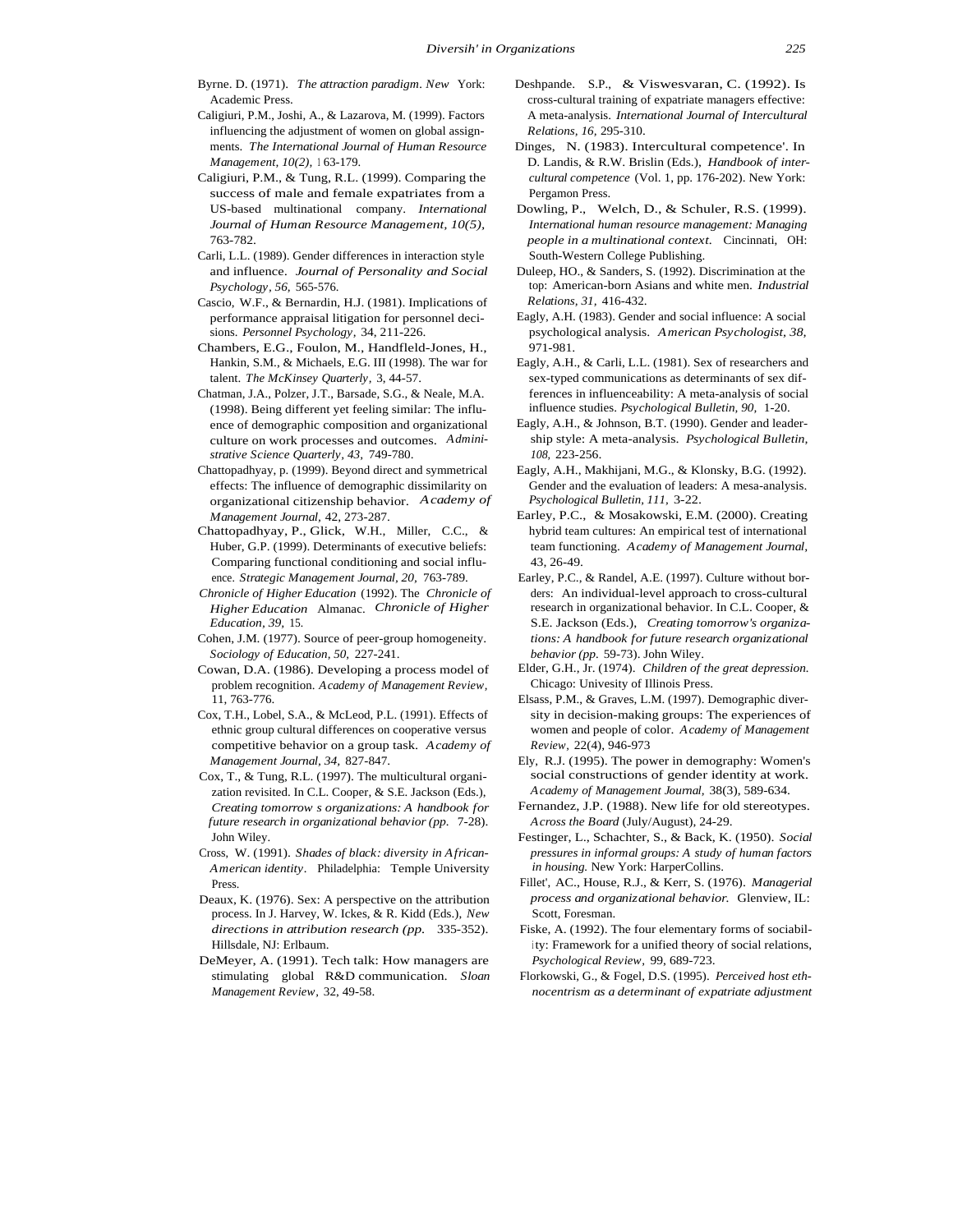*and organizational commitment.* Paper presented at the National Academy of Management Meetings, Vancouver, Canada.

- Ford, J.K., Kraiger, K., & Schechtman, S.L. (1986). Study of race effects in objective indices and subjective evaluations of performance: A mesa-analysis of performance criteria. *Psychology Bulletin, 99,* 330-337.
- Frable, D.E.S. (1997). Gender, racial, ethnic, sexual, and class identities. *Annual Review of Psychology, 48,* 139-162.
- Friedman, R. (1996). Defining the scope and logic of minority and female network groups: Can separation enhance integration? In G. Ferns (Ed.), *Research in personnel and human resource management* (pp. 307-349). Greenwich, CT: JAI.
- Friedman, R., Kane, M., & Cornfield, D.B. (1998). Social support and career optimism: Examining the effectiveness of network groups among black managers. *Human Relations, 51(9),* 1155-1177.
- Friedman, R.A., & Krackhardt, D. (1997). Social capital and career mobility: A structural theory of lower returns to education for Asian employees. *Journal of Applied Behavioral Science,* 33(3), 316-334.
- Ghiselli, E.E., & Lodahl, T.M. (1958). Patterns of managerial traits and group effectiveness. *Journal of Abnormal and Social Psychology, 57,* 61-66.
- Gibson, C. (1999a). Do you hear what I hear? A framework for reconciling intercultural communication difficulties arising from cognitive styles and cultural values. In P.C Earley, & M. Erez (Eds.), *New approaches to intercultural and international industrial/organizational psychology (pp.* 335-362). The New Lexington Press: San Francisco.
- Gibson, C. (1999b). Do they do what they believe they can? Group efficacy and group effectiveness across tasks and cultures. *Academy of Management Journal,* 42(2), 138-152.
- Gladstein, D. (1984). Groups in context: A model of task group effectiveness. *Administrative Science Quarterly,* 29, 499-517.
- Glass, L.G. (1992). *He says, she says: Closing the communication gap between the sexes.* New York: G.P. Putnam's Sons.
- Hambrick, D.C., Cho, T.S., & Chen, M. (1996). The influence of top management team heterogeneity on firms' competitive moves. *Administrative Science Quarterly,* 41, 659-684.
- Hambrick, D.C., & Mason, P.A. (1984). Upper echelons: The organization as a reflection of its top managers. *Academy of Management Review, 9,* 193-206.
- Harrison, D.A., Price, K.H., & Bell, M.P. (1998). Beyond relational demograohy: Time and the effects of surface and deep-level diversity on work group cohesion. *Academy of Management Journal, 41(1),* 96-107.
- Hartog, D., House, R., Hanges, P., Dorfnan, P., & Ruiz-Quintanilla, S.A. (2000). Culture specific and crossculturally generalizable implicit leadership theories: Are attributes of charismatic/transformational leadership universally endorsed? Unpublished manuscript, Wharton School of Management, University of Pennsylvania.
- Heilman, ME.. Lucas, J.A., & Kaplow, S.R. (1990). Self derogating consequences of sex based preferential selection: The moderating role of initial self confidence. *Organizational Behavior- and Human Decision Processes,* 46, 202-216.
- Heilman, ME., McCullough, W.F., & Gilbert, D. (1996). The other side of affirmative action: Reactions of nonbeneficiaries to sex-based preferential selection. *Journal of Applied Psychology,* 81, 346-357.
- Heilman, M.E., Rivero, J.C., & Brett, J.F. (1991). Skirting the competence issue: Effects of sexbased preferential selection on task choices of women and men. *Journal of Applied Psychology, 76,* 99-105.
- Helms, J. (1990). An overview of racial identity theory. In J.E. Helms (Ed.), *Black and white racial identity: Theory, research, and practices (pp.* 67-80). Westport, CT: Greenwood.
- Hoffnan, E. (1979). Applying experiential research on group problem solving to organizations. *Journal of Applied Behavioral Science,* 15, 375-391.
- Hoffnan, E. (1985). The effect of race-ratio composition on the frequency of organizational communication. *Social Psychology Quarterly, 48,* 17-26.
- Hoffnan, L.R., Harburg, E., & Maier, N.R.F. (1962). Differences and disagreement as factors in creative group problem solving. *Journal ofAbnormal and Social Psychology, 64,* 206-214.
- Hoffman, L.R., & Maier, N.R.F. (1961). Quality and acceptance of problem solutions by members of homogeneous and heterogeneous groups. *Journal of Abnormal and Social Psychology, 62,* 401-407.
- Hofstede, G. (1980). *Culture's consequences.* Beverly Hills, CA: Sage.
- Hofstede, G. (1982). *Dimensions of national cultures in fifty countries and three regions.* Paper presented at the International Congress of Cross-cultural Psychology, Aberdeen, UK.
- Hofstede, G. (1991). *Cultures and organizations.* London: McGraw-Hill.
- Hofstede, G., & Bond, M.H. (1988). The Confucius connection: From cultural roots to economic growth. *Organizational Dynamics, 16, 4-21.*
- Hogg, M.A., & Terry, D.J. (2000). Social identity and self-categorization processes in organizational contexts. *Academy of Management Review, 25,* 121-140.
- Holmes, M., & Butler, J. (1987). Status inconsistency, racial separatism, and job satisfaction. *Sociological Perspectives, 30(2),* 201-224.
- Hyde, J.S., Fennema, E., & Lamon, S.J. (1990). Gender differences in mathematics performance: A meta-analysis. *Psychological Bulletin, 107,* 139-155.
- Hyde, J.S., & Linn, M.C. (1988). Gender differences in verbal ability: A meta-analysis. *Psychological Bulletin, 104,* 53-69.
- Ibarra, H. (1992). Homophily and differential returns: Sex differences in network structure and access in an advertising firm. *Administrative Science Quarterly, 37,* 422-447.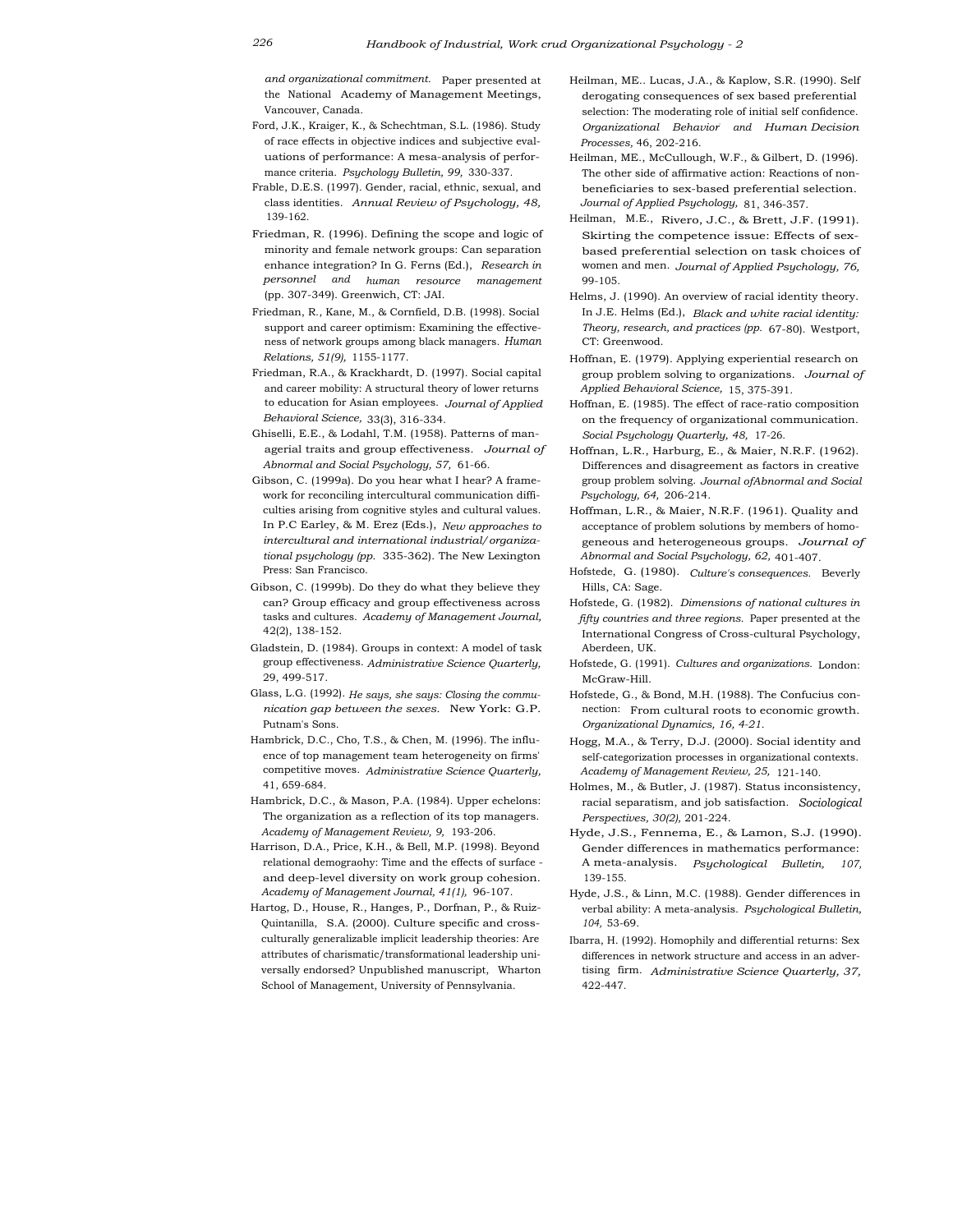- Ibarra, H. (1997). Paving an alternative route: Gender differences in managerial networks for career development. *Social Psychology Quarterly, 60,* 91-102.
- Ibarra, H., & Andrews, S.B. (1993). Power, social influence, and sense making: Effects of network centrality and proximity on employee perceptions. *Administrative Science Quarterly, 38,* 277-303.
- Ibarra, H., & Smith-Lovin, L. (1997). New directions in social network research on gender and organizational careers. In C.L. Cooper, & S.E. Jackson (Eds.), *creating tomorrow's organizations: A handbook for future research in organizational behavior (pp.* 359-384). New York: John Wiley.
- Ilgen, D., LePine, J., & Hollenbeck, J. (1999). Effective decision making in multinational teams. In P.C. Earley, & M. Erez (Eds.), *New approaches to intercultural and international: Industrial/organizational psychology (pp.* 377-409). San Fransisco: The New Lexington Press.
- Isen, A.M., & Baron, R.A. (1991). Positive affect as a factor in organizational behavior. In L.L. Cummings, & B.M. Stave (Eds.), *Research in organizational behavior.* Greenwich, CT: JAI Press.
- Jacklin, C.N. (1989). Female and male: Issues of gender. *American Psychologist, 44,* 127-133.
- Jackson, E. (1962). Status consistency and symptoms of stress. *American Sociological Review, 27,* 469-480.
- Jackson, L.A., Gardner, PD., & Sullivan, L.A. (1992). Explaining gender differences in self-pay expectations: Social comparison standards and perceptions of fair pay. *Journal of Applied Psychology, 77,* 651-663.
- Jackson, SE., (1992a). Consequences of group composition for the interpersonal dynamics of strategic issue processing. In P. Shrivastava, A. Huff, & J.E. Dutton (Eds.), *Advances in strategic management (Vol.* 8, pp. 345-382). Greenwich, CT.: JAI Press.
- Jackson, S.E. (1992b). Team composition on organizational settings: Issues in managing an increasingly diverse work force. In S. Worchel, W. Wood, & J.A. Simpson (Eds.), *Group process and productivity.* Newbury Park: Sage Publications.
- Jackson, SE., & Alvarez, E.B. (1992). Working through diversity as a strategic imperative. In S.E. Jackson (Ed.), *Diversity in the workplace: human resources initiatives (pp.* 13-35). New York: The Guilford Press.
- Jackson, SE., Brett, J.F., Sessa, V.I., Cooper, D.M., Julin, J.A., & Peyronnin, K. (1991). Some differences make a difference: Individual dissimilarity and group heterogeneity as correlates of recruitment, promotions, and turnover. *Journal of Applied Psychology, 76,* 675-689.
- Jackson, SE, May K.E., & Whitney, K. (1995). Under the dynamics of diversity in decision-making teams. In R.A. Guzzo, & E. Salas (Eds.), *Team effectiveness and decision making in organizations (pp.* 204-261). San Francisco: Jossey-Bass.
- Jaffe, M.P. (1987). Workforce 2000: Forecast of occupational change. In the technical appendix to W.B. Johnston, & A.E. Packer, *Workforce 2000: Work*

*and workers for the 21st centcay (p. 23).* Washington, DC: US Department of Labor.

- Jehn, K.A. (1994). Enhancing effectiveness: An investigation of advantages and disadvantages of value-based <sup>i</sup> ntragroup conflict. *International Journal of Conflict Management, 5,* 223-238.
- Jehn, K.A. (1995). A multimethod examination of the benefits and detriments of intragroup conflict. *Administrative Science Quarterly,* 40, 256-282.
- Jehn, K.A. (1997). A quantitative analysis of conflict types and dimensions in organizational groups. *Administrative Science Quarterly,* 42, 530-557.
- Jehn, K.A., Chadwick, C., & Thatcher, S. (1997). To agree or not to agree: Diversity, conflict, and group outcomes. *International Journal of Conflict Management, 8(4),* 287-306.
- Jehn, K.A., Northcraft, GB., & Neale, M.A. (1999). Why differences make a difference: A field study in diversity, conflict, and performmnce in workgroups. *Administrative Science Quarterly,* 44, 741-763.
- Johnston, W.B., & Packer, A.H. (1987). *Workforce 2000: Work and workers for the twenty-first century.* Indianapolis, 1N: Hudson Institute.
- Judge, TA., & Ferris, G.R. (1993). Social context of performance evaluation decisions. *Academy of Management Journal, 36,* 80-105.
- Jung, D., & Avolio, B. (1999). Effects of leadership style and followers cultural orientation on performance in group and individual task conditions. *Academy of Management Journal,* 42, 208-216.
- Kanter, R.M. (1977). *Men and women of the corporation.* New York: Basic Books.
- Karakowsky, L., & Siegel, J.P. (1999). The effects of proportional representation and gender orientation of the task of emergent leadership behavior in mixed-gender work groups. *Journal of Applied Psychology, 84,* 620-631.
- Katz, P.A., & Taylor, D.A. (1988). *Eliminating racism: Profiles in controversy.* New York: Plenum Press.
- Kirkman, B., & Shapiro, D. (1997). The impact of cultural values on employees resistance to teams: Toward a model of globalized self-managing self-managing work team effectiveness. *Academy of Management Review,* 22, 730-757.
- Kling, K.C., Hyde, J.S., Showers, C.J., & Buswell, B. (1999). Gender differences in self-esteem: A metaanalysis. *Psychological Bulletin, 125,* 470-500.
- Kluegel, J. (1978). The causes and cost of racial exclusion from job authority. *American Sociological Review, 43,* 285-301.
- Knight, D., Pearce, CL., Smith, KG., Olian, J.D., Sims, H.P., Smith, K.A., & Flood, P. (1999). Top management team diversity, group process, and strategic consensus. *Strategic Management Journal, 20,* 445-465.
- Korsgaard, A., Schweiger, D., & Sapienza, H. (1995). Building commitment, attachment, and trust in strategic decision making teams: The role of procedural justice. *Academy of Management Journal, 38(1),* 60-84.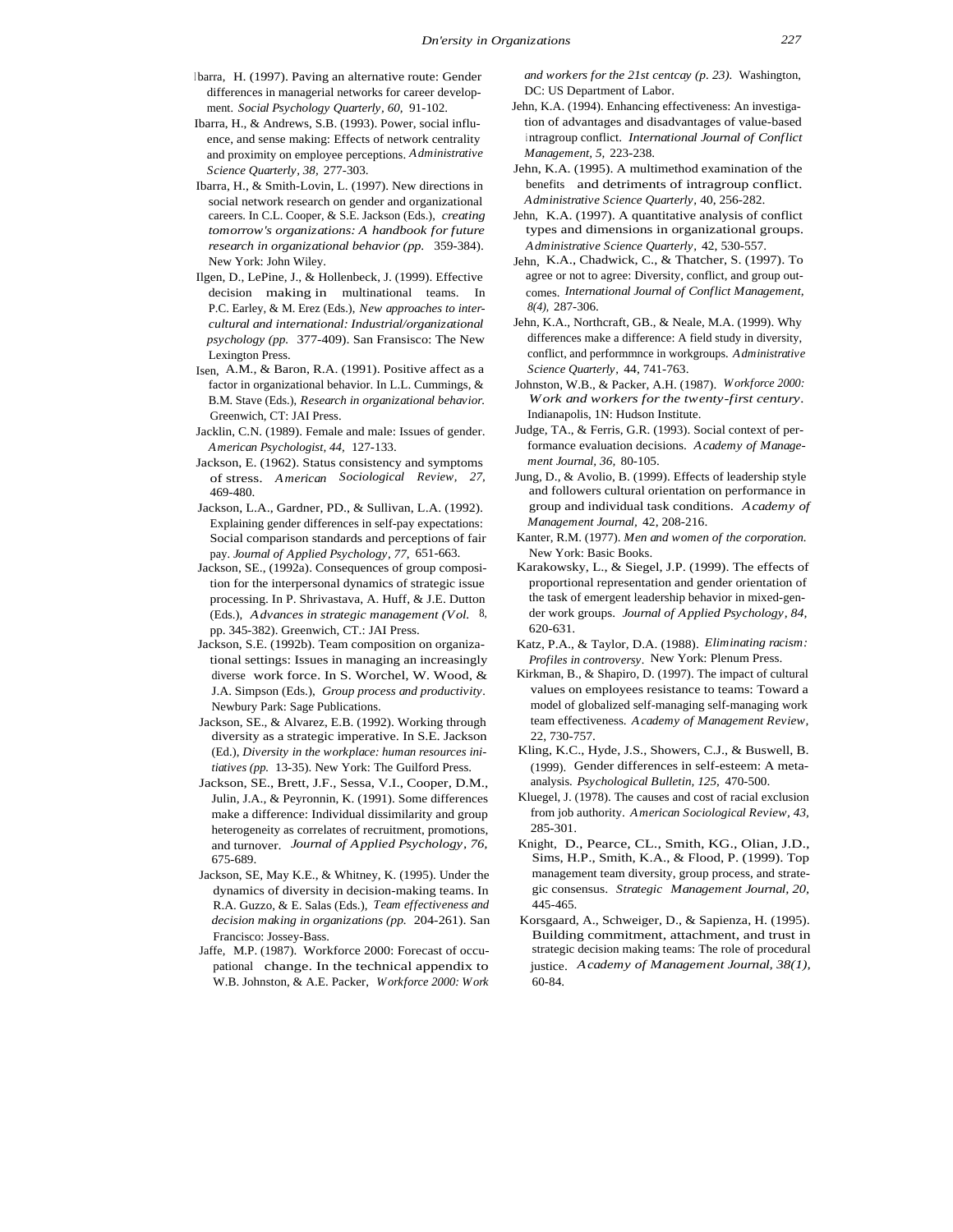- Kraly, EP., & Hirschman, C. (1990). Racial and ethnic inequality among children in the United States - 1940 and 1950. *Social Forces, 69,* 33-51.
- Kramer, R.M., & Brewer, M.B. (1984). Effects on group identity on resource use in a simulated common dilemma. *Journal of Personality and Social Psychology,* 46, 1044-1057.
- Labouvie-Vief, G. (1989). Intelligence and cognition. In J.E. Birren, & K.W. Schaie (Eds.), *Handbook of the psychology of aging* (2nd ed., pp. 500-530). New York: Van Nostrand Reinhold.
- Larwood, L., & Blackmore, J. (1978). Sex discrimination in managerial selection: Testing predictions of the vertical dyad linkage model. *Sex Roles, 4,* 359-367.
- Lau, D.C., & Murnighan, J.K. (1998). Demographic diversity and faultlines: The compositional dynamics of organizational groups. *Academy of Management Review,* 23, 325-340.
- Lawrence, B.S. (1988). New wrinkles in a theory of age: Demography, norms, and performance ratings. *Academy of Management Journal, 31,* 309-337.
- Lawrence, B.S. (1997). The black box of organizational demography. *Organizational Science, 8.* 1-22.
- Levine, J.M., & Moreland, R.L. (1990). Progress in small group research. *Annual Review of Psychology, 41,* 585-634.
- Lincoln, JR., & Miller, J. (1979). Work and friendship ties in organizations: A comparative analysis of relational networks. *Administrative Science Quarterly, 24,* 181-199.
- Lyness, K.S., & Thompson, D.E. (1997). Above the glass ceiling? A comparison of matched samples of female and male executives. *Journal of Applied Psychology,* 82,359-375.
- Maccoby, E.E., & Jacklin, C.N. (1974). *The psychology of sex differences.* Stanford, CA: Stanford University Press.
- Malos, S.B. (1998). Current legal issues in performance appraisal. In J.W. Smither (Ed.), *Performance appraisal: State of the art of practice (pp.* 49-94). San Francisco: Jossey-Bass.
- McCain, BE., O'Reilly, C.A. III, & Pfeffer, J. (1983). The effects of departmental demography on turnover: The case of a university. *Academy of Management Journal,* 26, 626-641.
- McGrath, J.E. (1984). *Groups: Interaction and performance.* Englewood Cliffs, NJ: Prentice-Hall.
- McGrath, J.E., Berdahl, J.L., & Arrow, H. (1995). Traits, expectations, culture, and clout: The dynamics of diversity in work groups. In S.E. Jackson, & M.N. Ruderman (Eds.), *Diversity in work teams: Research paradigms for a changing workplace (pp.* 17-45). Washington: American Psychological Association.
- McGuire, G., & Reskin, B. (1993). Authority hierarchies at work: The impacts of race and sex. *Gender and Society,* 7, 487-506.
- McLeod, P.L., & Lobel, S.A. (1992). The effects of ethnic diversity on idea generation in small groups. *Academy of Management Best Paper Proceedings,* 227-231.
- McLeod, P.L., Lobel, S.A., & Cox, T.H. (1996). Ethnic diversity and creativity in small groups. *Small Group Research, 27,* 248-264.
- McPherson, J.M., & Smith-Lovin, L. (1987). Homophily in voluntary organizations: Status distance and the composition of face-to-face groups. *American Sociological Review, 52,* 370-379.
- Mendenhall, M., & Oddou, G. (1986). Acculturation profiles of expatriate managers: Implications for crosscultural training. *Columbia Journal of World Business,* 21(4), 73-79.
- Miller, N., & Brewer, M. (Eds.) (1984). *Groups in contact: The psychology of desegregation.* Orlando, FL: Academic Press.
- Milliken, F.J., & Martins, L.L. (1996). Searching for common threads: Understanding the multiple effects of diversity in organizational groups. *Academy of Management Review,* 21(2), 402-433.
- Morrison, A.M., & Von Glinow, M.A. (1990). Women and minorities in management. *American Psychologist,* 45, 200-208.
- Morrison, E.W., & Herlihy, J.M. (1992). Becoming the best place to work: Managing diversity at American Express travel related services. In S.E. Jackson (Ed.), *Diversity in the workplace: Human resource initiatives* (pp. 203-226). New York: The Guilford Press.
- Nemetz, P.L., & Christensen, S.L. (1996). The challenge of cultural diversity: Harnessing adiversity of views to understand multiculturalism. *Academy of Management Review,* 21(2), 434-462.
- Nkomo, S. (1992). The emperor has no clothes: Rewriting race in organizations. *Academy of Management Review,* 17, 487-513.
- Nkomo, S. (1995). Identities and the complexity of diversity. In S.E. Jackson, & M.N. Ruderman (Eds.), *Diversity in work teams: Research paradigms for a changing workplace (pp.* 247-253). Washington, DC: American Psychological Association.
- Ohlott, P.J., Ruderman, M.N., & McCauley, C.D. (1994). Gender differences in managers' developmental job experiences. *Academy of Management Journal, 37,* 46-67.
- O'Reilly, C.A. III, Caldwell, D.F., & Barnett, W.P. (1989). Work group demography, social integration, and turnover. *Administrative Science Quarterly, 34,* 21-37.
- Pearce, J.A., & Ravlin, E.C. (1987). The design and activation of self-regulating work groups. *Human Relations, 40,* 751-782.
- Pelled, L.H. (1996). Demographic diversity, conflict, and work group outcomes: An intervening process theory. *Organization Science,* 7, 615-631.
- Pelled, L.H., Eisenhardt, KM., & Xin, K.R. (1999). Exploring the black box: An analysis of work group diversity, conflict, and performance. *Administrative Science Quarterly, 44,* 1-28.
- Pelled, L.H., & Xin, K.R. (1997). Birds of a feather: Leader-member demographic similarity and organizational attachment in Mexico. *Leadership Quarterly, 8,* 433-450.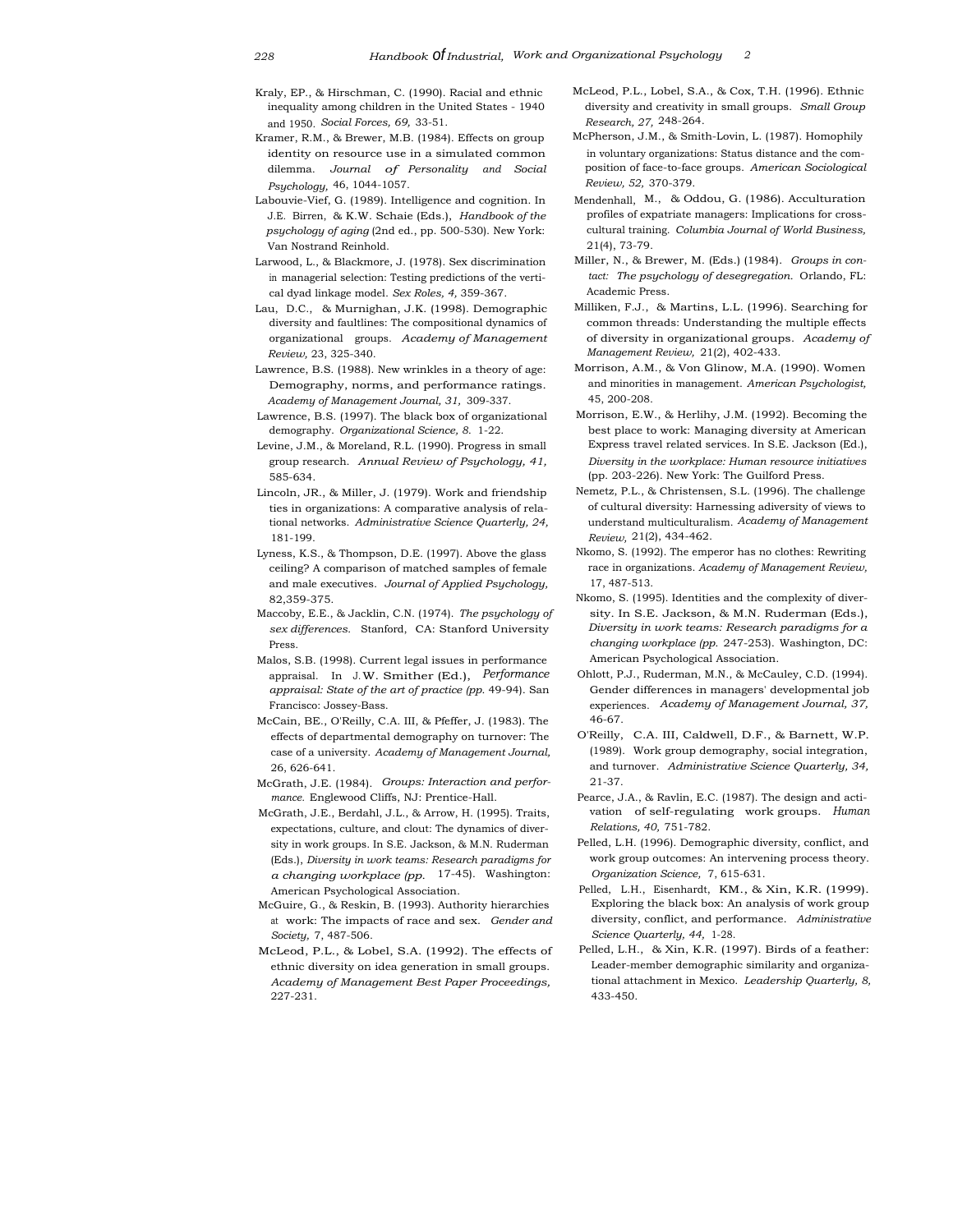- Pelz, D.C. (1956). Some social factors related to performance in a research organization. *Administrative Science Quarterly, 1,* 310-325.
- Pettigrew, T.F. (1997). Generalized intergroup contact effects on prejudice. *Personality and Social Psychology Bulletin, 23,* 173-85.
- Pettigrew, T.F. (1998). Intergroup contact theory. *Annual Review of Psychology,* 49, 65-85.
- Pike, K.I. (1966). *Language in relation to a unified theory of structure of human behavior.* The Hague: Mouton.
- Porac, J.F., & Howard, H. (1990). Taxonomic mental models in competitor definition. *Academy of Management Review,* 2, 224-240.
- Powell, ON., & Butterfield, D.A. (1997). Effect of race on promotions to top management in a federal department. *Academy of Management Journal, 40,* 112-128.
- Pulakos, E.D., Schmitt, N., & Chan, D. (1996). Models of job performance ratings: An examination of rate, race, ratee gender, and racer level effects. *Human Performance, 9,* 103-119.
- Ragins, B.R., & Cotton, J. (1991). Easier said than done: Gender differences in perceived barriers to gaining a mentor. *Academy of Management Journal, 34,* 939-951.
- Ragins, B.R., & Scandura, T.A. (1997). The way we were: Gender and the termination of mentoring relationships. *Journal of Applied Psychology, 82,* 945-953.
- Ragins, B.R., Townsend, B., & Mattis, M. (1998). Gender gap in the executive suite: CEOs and female executives report and breaking the glass ceiling. *Academy of Management Executive, 12(1),* 28-42.
- Rhodes, S.R. (1983). Age-related differences in work attitudes and behavior. A review and conceptual analysis. *Psychological Bulletin,* 93, 328-367.
- Rice, R.E. (1993). Using network concepts to clarify sources and mechanisms of social influence. In G. Bamett, & W. Richards Jr. (Eds.), *Advances in communication network analysis.* Norwood, NJ: Ablex.
- Richard, O.C., & Johnson, N.B. (1999). Making the connection between formal human resource diversity practices and organizational effectiveness: Behind management fashion. *Performance Improvement Quarterly, 12,* 77-96.
- Ridgeway, D.L. (1982). Status is groups: The importance of motivation. *American Sociological Review,* 47, 76-88.
- Ridgeway, C., & Johnson, C. (1990). What is the relationship between socioemotional behavior and status in task groups? *American Journal of Sociology,* 95, 1189-1212.
- Riordan, C., & Shore, L.M. (1997). Demographic diversity and employee attitudes: An empirical examination of relational demography within work units. *Journal of Applied Psychology,* 82, 342-358.
- Roberson, L., & Gutierrez, N.C. (1992). Beyond good faith: Commitment to recruiting management diversity at Pacific Bell. In S.E. Jackson (Ed.), *Diversity in*

*the Workplace: Human Resources Initiatives* (pp. 65-166). New York: The Guilford Press.

- Rynes, S., & Rosen, B. (1995). A field survey of factors affecting the adoption and perceived success of diversity training. *Personnel Psychology, 48,* 247-270.
- Sackett, P.R., & DuBois, C.L. (1991). Racer-ratee race effects on performance evaluation: Challenging metaanalytic conclusions. *Journal of Applied Psychology,* 76(6), 873-877.
- Sanchez, J.1., & Brock, P. (1996). Outcomes of perceived discrimination among Hispanic employees: Is diversity management a luxury or a necessity? *Academy of Management Journal,* 39(3), 704-719.
- Schneider, S., & Barsoux, J.L. (1997). *Managing across cultures.* London: Prentice Hall.
- Schuler, R.S., Dowling, P.J., & DeCieri, H. (1993). *International dimensions in human resource management.* Boston: PWS Kent.
- Schwartz, S.H. (1999). A theory of cultural values and some implications for work. *Applied Psychology: An International Review,* 48(1), 23-47.
- Schweiger, D.M., Ridley, J.R. Jr., & Marini, D.M. (1992). Creating one from two: The merger between Hams Semiconductor and General Electric Solid State. In S.E. Jackson (Ed.), *Diversity in the workplace: Human resources initiatives (pp.* 167-201). New York: Guilford Press.
- Sessa, V.1. (1992). Managing diversity at the Xerox Corporation: Balanced workforce goals and caucus groups. In S.E. Jackson (Ed.), *Diversity in the workplace: Human resources initiatives (pp.* 37-64). New York: Guilford Press.
- Sessa, V.1., & Jackson, S.E. (1995). Diversity in decisionmaking teams: All differences are not created equal. In M.M. Chemers, S. Oskamp, & M.A. Costanzo (Eds.), *Diversity in organizations: New perspectives for a changing workplace (pp.* 133-156). Thousand Oaks, CA: Sage.
- Shaffer, MA., Harrison, D.A., & Gilley, K.M. (1999). Dimensions, determinants and differences in the expatriate adjustment process. *Journal of International Business Studies,* 30(3), 557-581.
- Shaw, M.E. (1981). *Group dynamics: The psychology of small-group behavior.* New York: McGraw-Hill.
- Silver, S.D., Cohen, B.P., & Crutchfield, J.H. (1994). Status differentiation and information exchange in faceto-face and computer-mediated idea generation. *Social Psychology Quarterly, 57,* 108-123.
- Simon, H.A. (1987). Making management decisions: The role of intuition and emotion. *Academy of Management Executive* (February), 57-64.
- Simons, T., Pelled, L.H., & Smith, K.A. (1999). Making use of differences: Diversity, debate, and decision comprehensiveness in top management teams. *Academy of Management Journal,* 47(6), 662-673.
- Smith, KG., Smith, K.A., Olian, J.D., Sims, H.P., Jr., O'Bannon, D.P., & Scully, J.A. (1994). Top management team demography and process: The role of social integration and communication. *Administrative Science Quarterly,* 39, 412-438.